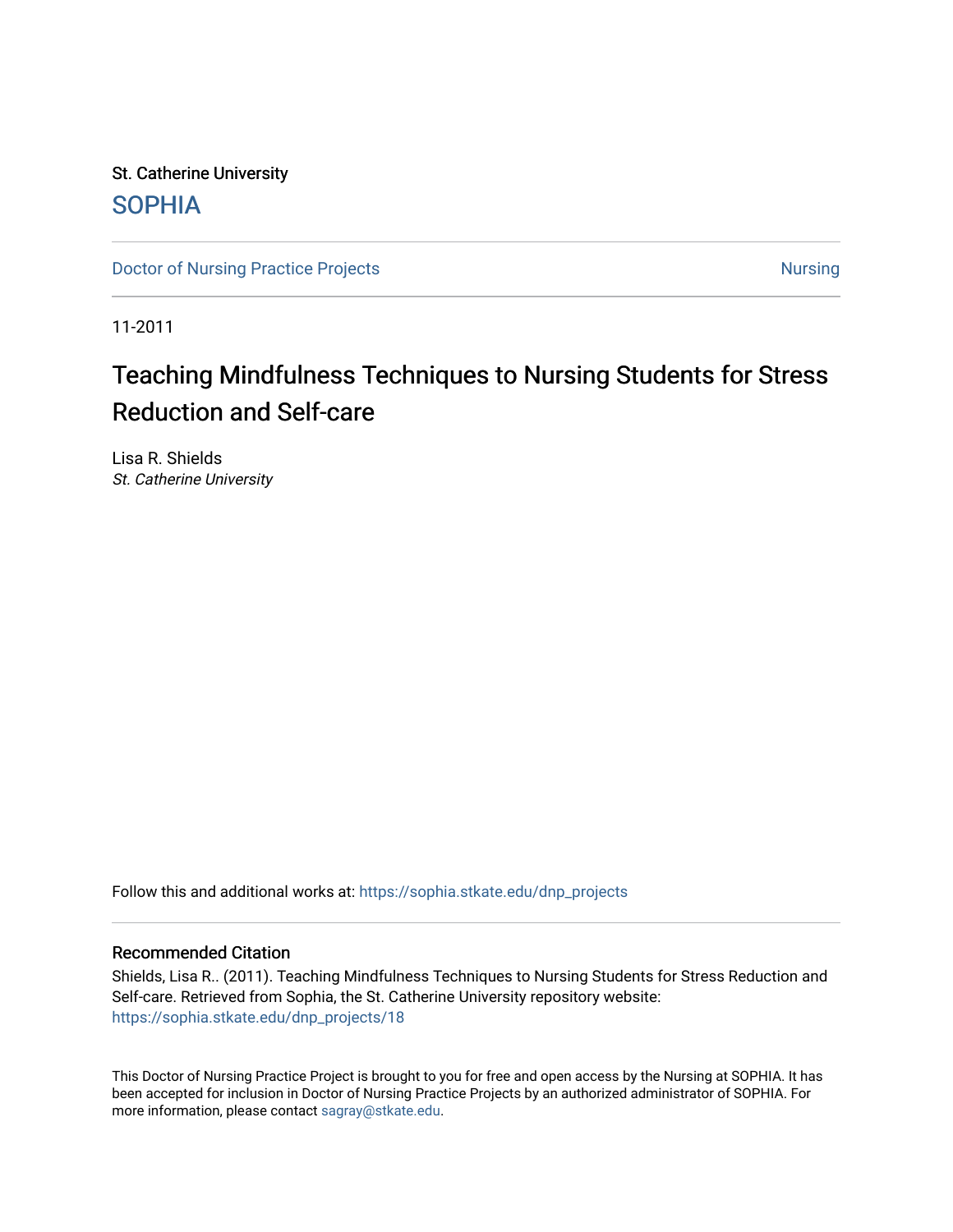# TEACHING MINDFULNESS TECHNIQUES TO NURSING STUDENTS FOR STRESS REDUCTION AND SELF-CARE

A Systems Change Project submitted in partial fulfillment of the requirements for the Doctor of

Nursing Practice Degree

St. Catherine University

St. Paul, Minnesota

Lisa R. Shields

ST. CATHERINE UNIVERSITY

ST. PAUL, MINNESOTA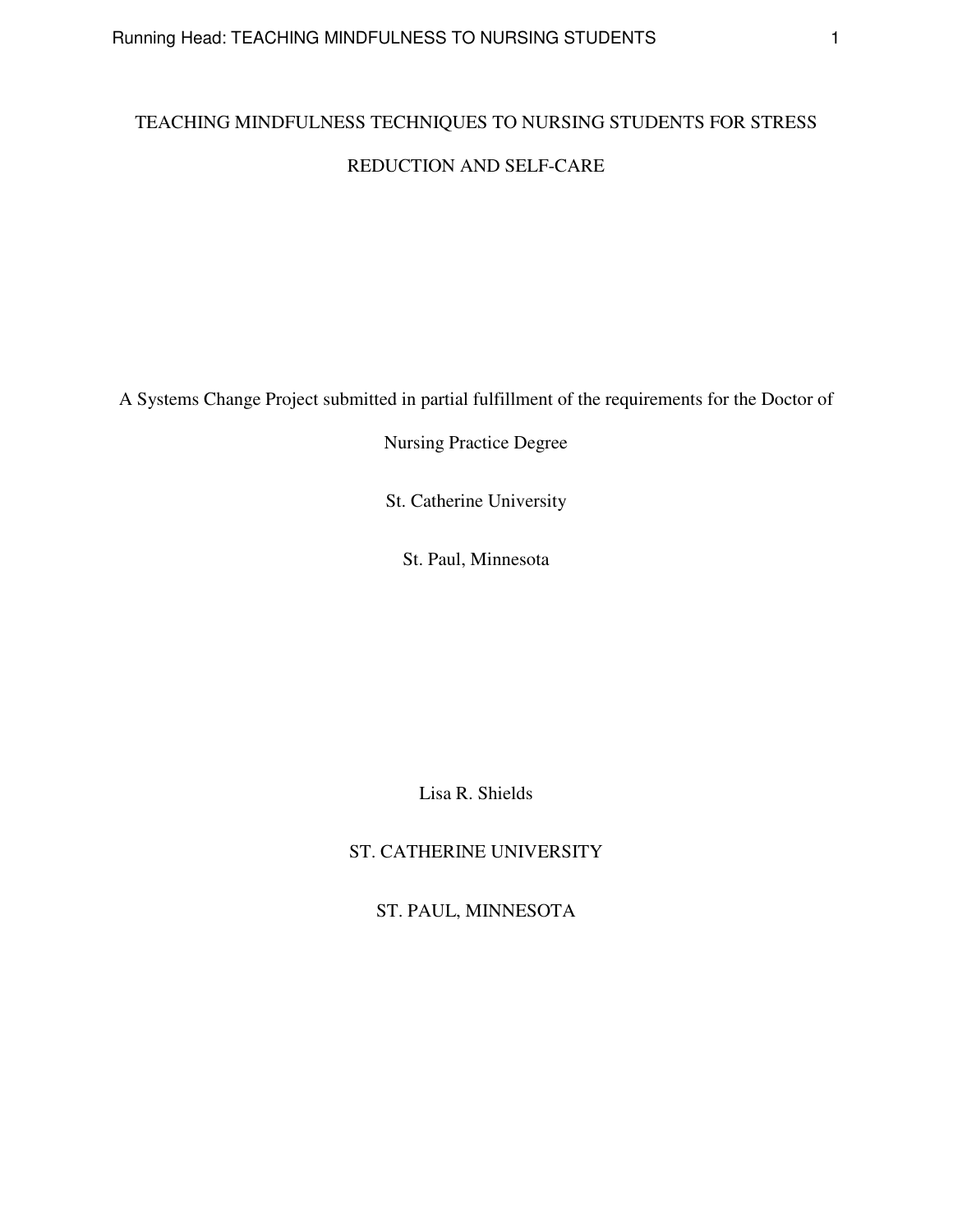This is to certify that I have examined this Doctor of Nursing Practice systems change project

written by

Lisa R. Shields

And have found that it is complete and satisfactory in all respects, and that any and all revisions

required by the final examining committee have been made.

Faculty Project Advisor

\_\_\_\_\_\_\_\_\_\_\_\_\_\_\_\_\_\_\_\_\_\_\_\_\_\_\_\_\_\_\_\_\_\_\_\_\_\_\_\_\_\_\_\_\_\_\_\_

\_\_\_\_\_\_\_\_\_\_\_\_\_\_\_\_\_\_\_\_\_\_\_\_\_\_\_\_\_\_\_\_\_\_\_\_\_\_\_\_\_\_\_\_\_\_\_\_

Date

## DEPARTMENT OF NURSING

Copyright Lisa R. Shields, 2011

All Rights Reserved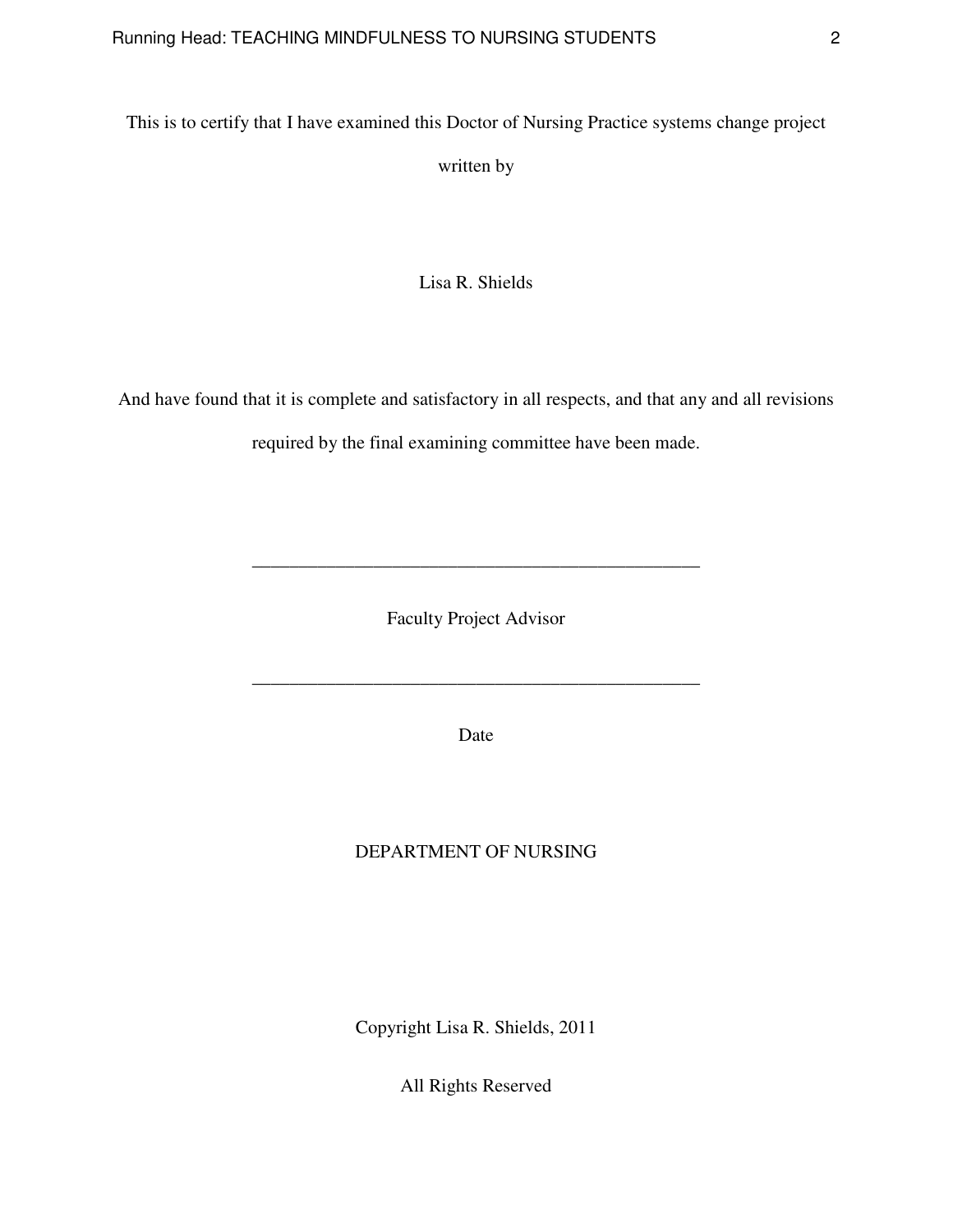Copyright Lisa R. Shields, 2011

All Rights Reserved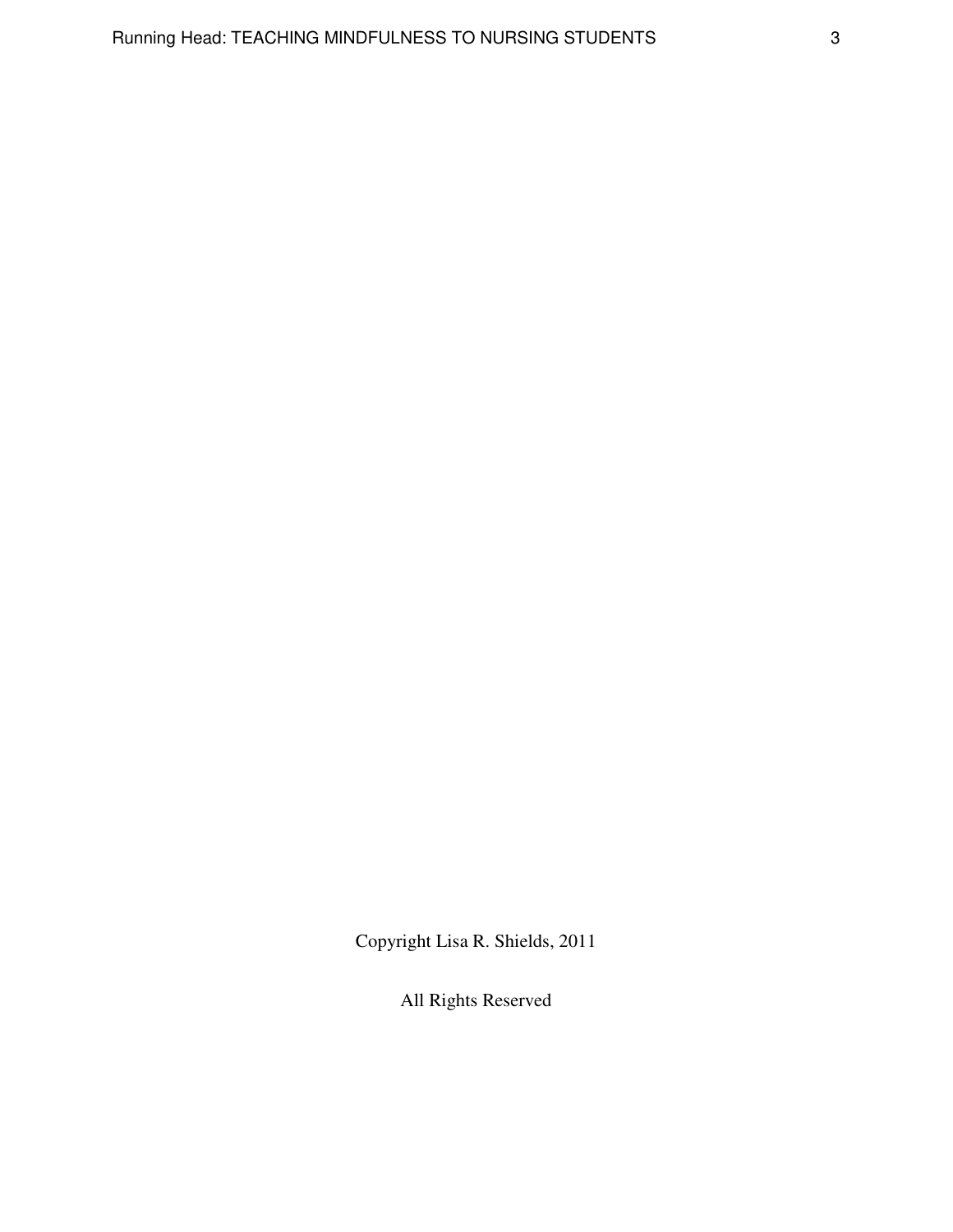## TABLE OF CONTENTS

## PAGE

| CHAPTER 3: Project Summary, Aims, and Ethical Considerations  15 |
|------------------------------------------------------------------|
|                                                                  |
|                                                                  |
|                                                                  |
|                                                                  |
|                                                                  |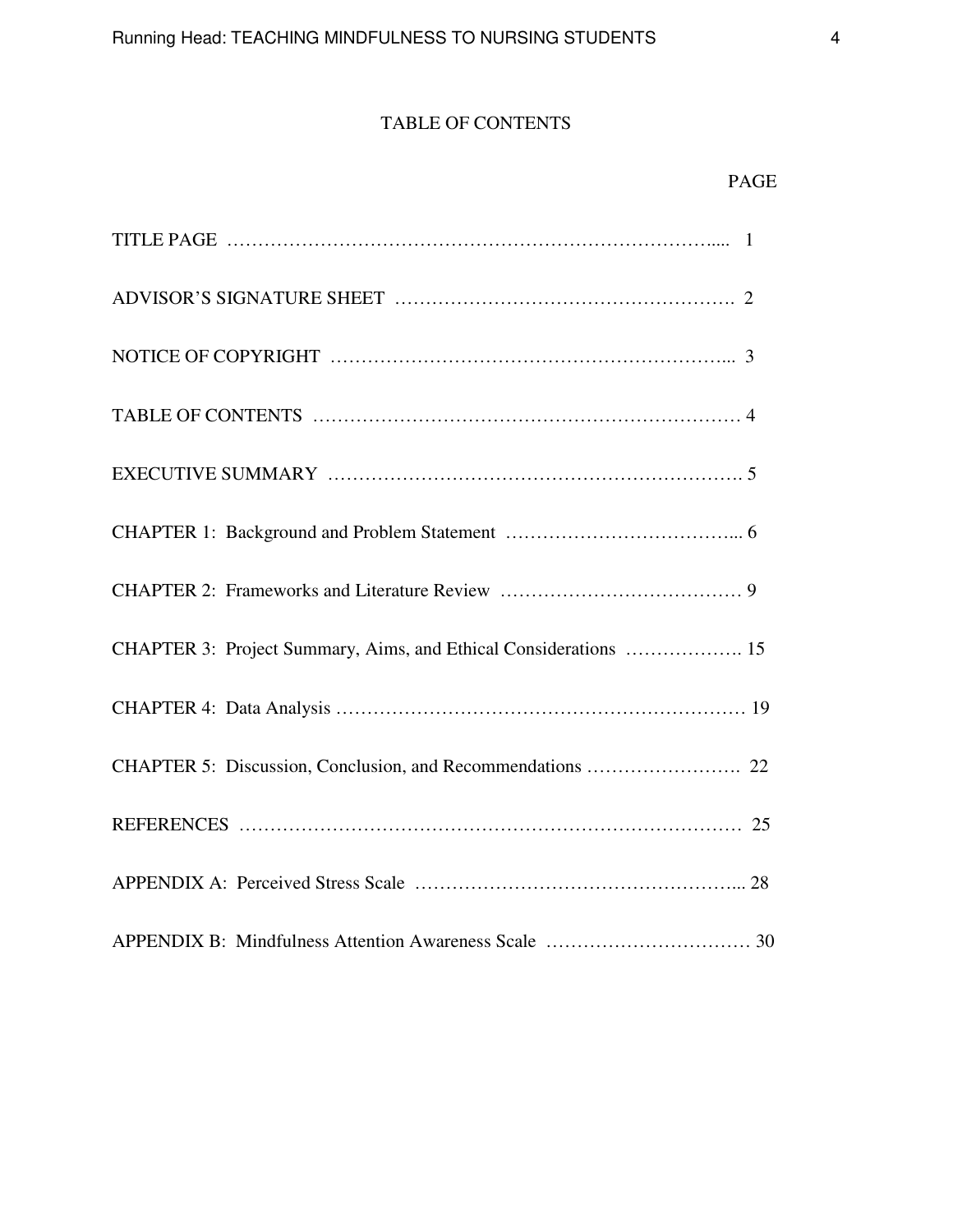#### **Executive Summary**

 This systems change project (SCP) was participatory action research based on a mindfulness intervention/teaching for reduction of stress and promotion of self-care in nursing students. The project was conducted a St. Catherine University as part of the Doctor of Nursing Practice program. Participants were twenty senior post-baccalaureate nursing students in their final semester of study. Research was conducted by the writer and consisted of two, 1 hour mindfulness interventions. Data were collected using the Perceived Stress Scale and Mindfulness Attention Awareness Scale and analyzed using statistical hypothesis tests. Qualitative data was also collected. Results of the project were not statistically significant. Although no conclusions can be drawn from this SCP based on the data and small number of participants, valuable insights were gained. Based on the qualitative data, participants supported the use of mindfulness for stress reduction and found value in learning a technique for stress reduction.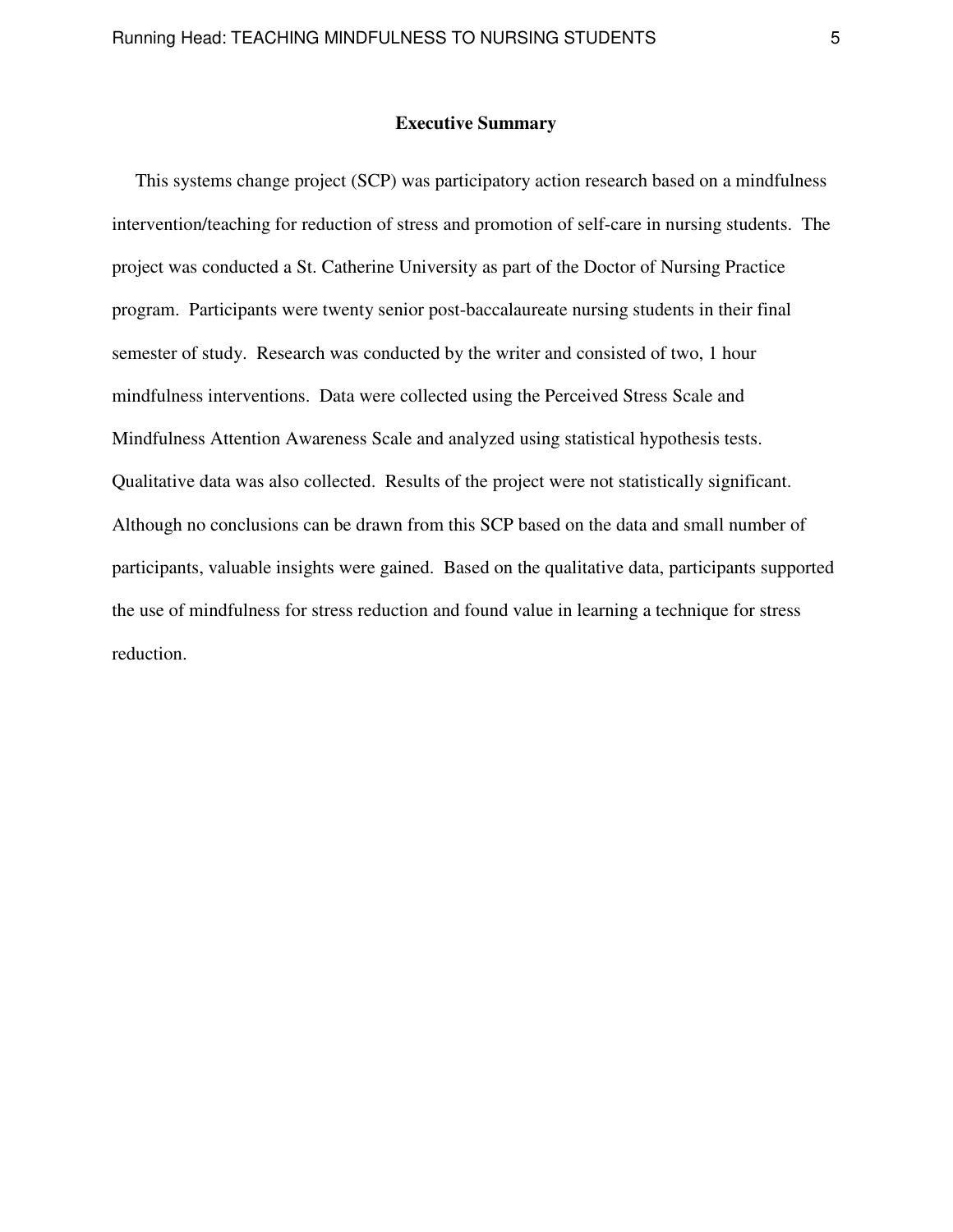#### **Chapter 1**

#### **Background**

 All human beings are part of a greater whole. When one person is affected, all of humanity is affected. These effects can be either positive or negative. Nursing is a profession that understands wholism and looks at individuals holistically. As caregivers, it is essential for nurses to care for themselves in order to give fully to those they serve. Unmanaged stress can adversely affect the caring process. Students of nursing appear to experience an increased level of stress. Management of stress is a tool that is invaluable to the profession of nursing. According to Pryjmachuk (as cited in American Holistic Nurses Association [AHNA], 2009), "one third of nursing students experience stress severe enough to induce mental health problems such as anxiety and depression." Although this has been the trend, it does not need to continue. Teaching mindfulness techniques to nursing students may be one way to help nursing students manage stress.

 Mindfulness techniques have been cited in the literature as effective tools for reducing stress and anxiety in undergraduate nursing students (Moscaritolo, 2009; Kang, Choi, & Ryu, 2009). Mindfulness is moment to moment awareness (Kabat-Zinn, 1990). Mindfulness is presence. Mindfulness is awareness. One can be mindful at any time and while doing any activity. For example, one is being mindful when taking a moment to pause for a deep breath or when feeling the beat of music. Throughout life, there are many times when we operate on auto pilot. We are only partially conscious, often not in the moment. Being partially conscious runs the risk of missing some of the most precious experiences of life and missing the importance of making eye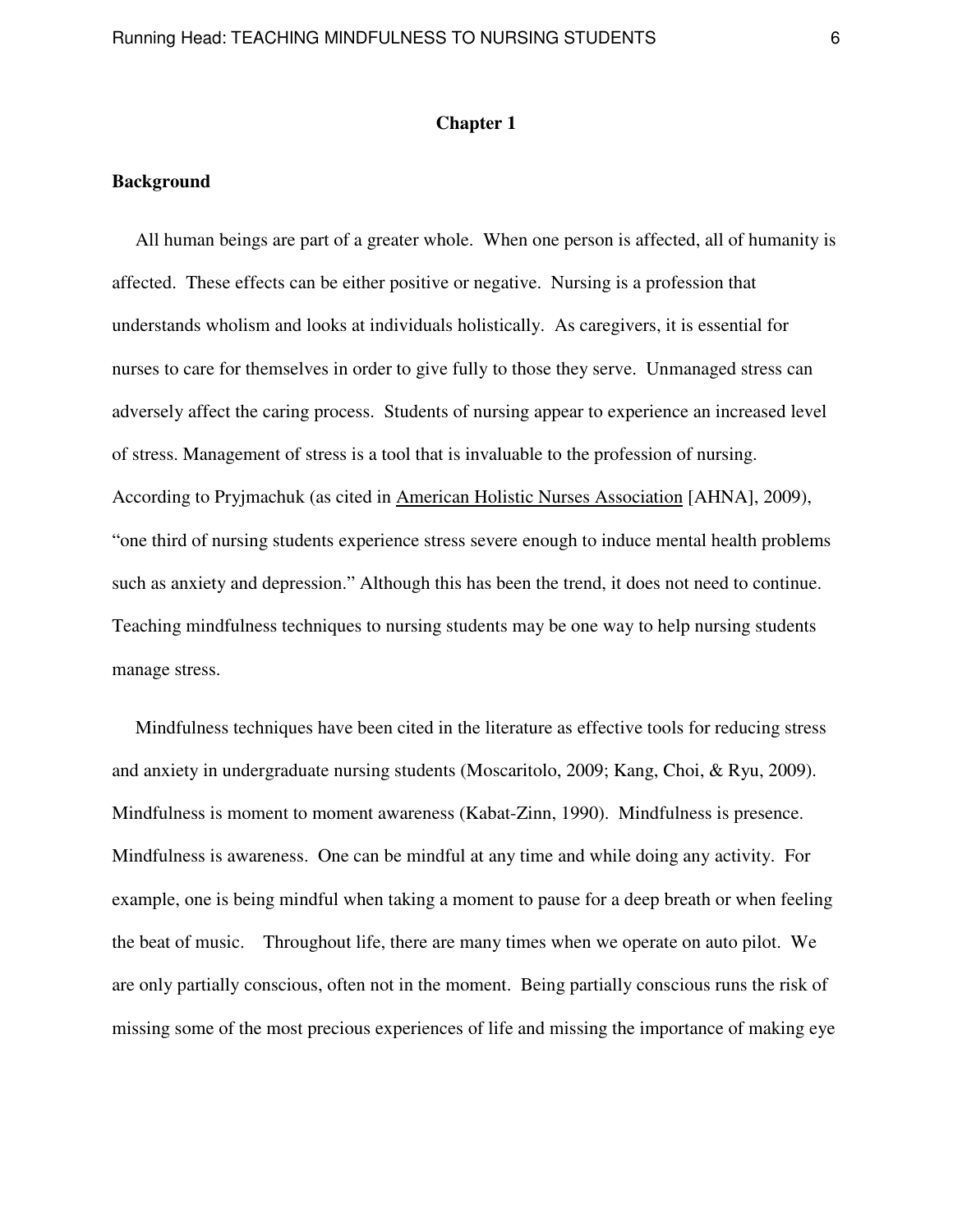contact, of touching, and of being in your own body (Kabat-Zinn, 1990). Being present and fully aware are essential skills for nurses.

 Because nursing students experience much stress, an ever growing body of literature regarding the stresses of nursing supports the need to include stress management education in curricula (Beddoe & Murphy, 2004). Nursing curricula is filled with the necessary elements of preparing competent nurses. This presents the challenge of including yet another component into nursing curriculum. Although this is a challenge, over-coming this challenge is a must. The need for stress management techniques for nursing students is necessary to prevent burnout and also to prevent nurses from leaving the profession. The stress that student nurses carry can only be of harm to the profession in the long-term (O'Regan, 2005).

 The objective of this Systems Change Project (SCP) was to develop a program for teaching mindfulness techniques to reduce stress and increase self-awareness in nursing students, and to evaluate the program's effects.

#### **Problem Statement, Research Question, and Hypothesis**

 Student nurses experience high levels of stress. According to Beddoe & Murphy (2004), nursing students report very high stress levels that are at times higher than those of students in other health professions. Nursing students have attributed stress to academic, financial, employment, and interpersonal circumstances (Beddoe & Murphy, 2004). This stress may affect performance and ability to care for patients and self. Inability to cope with increased stress may be caused by many factors; one factor may be ineffective coping skills and/or even a genetic predisposition to the ill effects of stress. The goal of this SCP is to provide nursing students with mindfulness techniques for stress reduction. The research question was as follows: Does a brief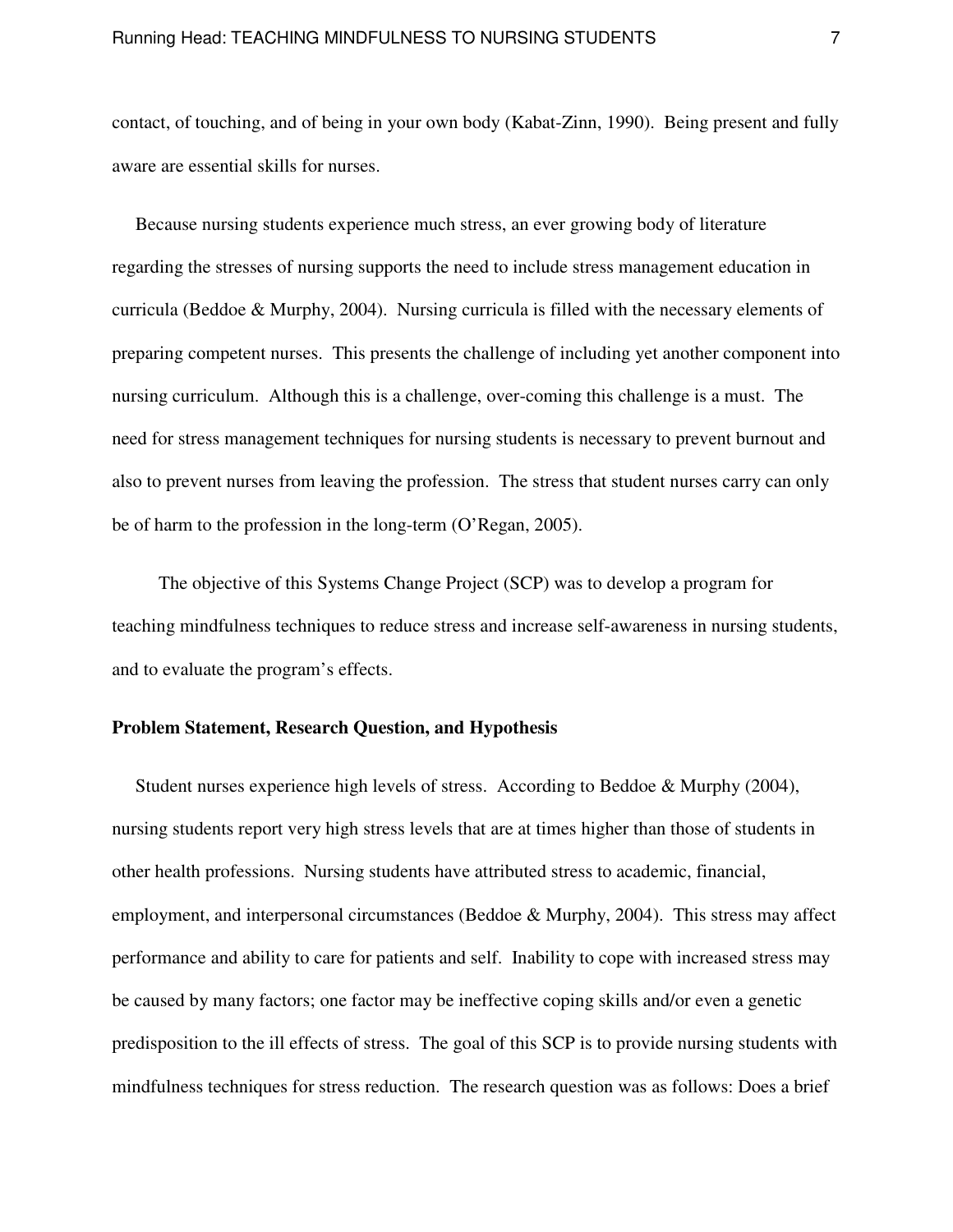mindfulness intervention for stress reduction decrease stress in post-Baccalaureate nursing students? The hypothesis was that students will report decreased levels of stress after instruction on and practice of mindfulness techniques.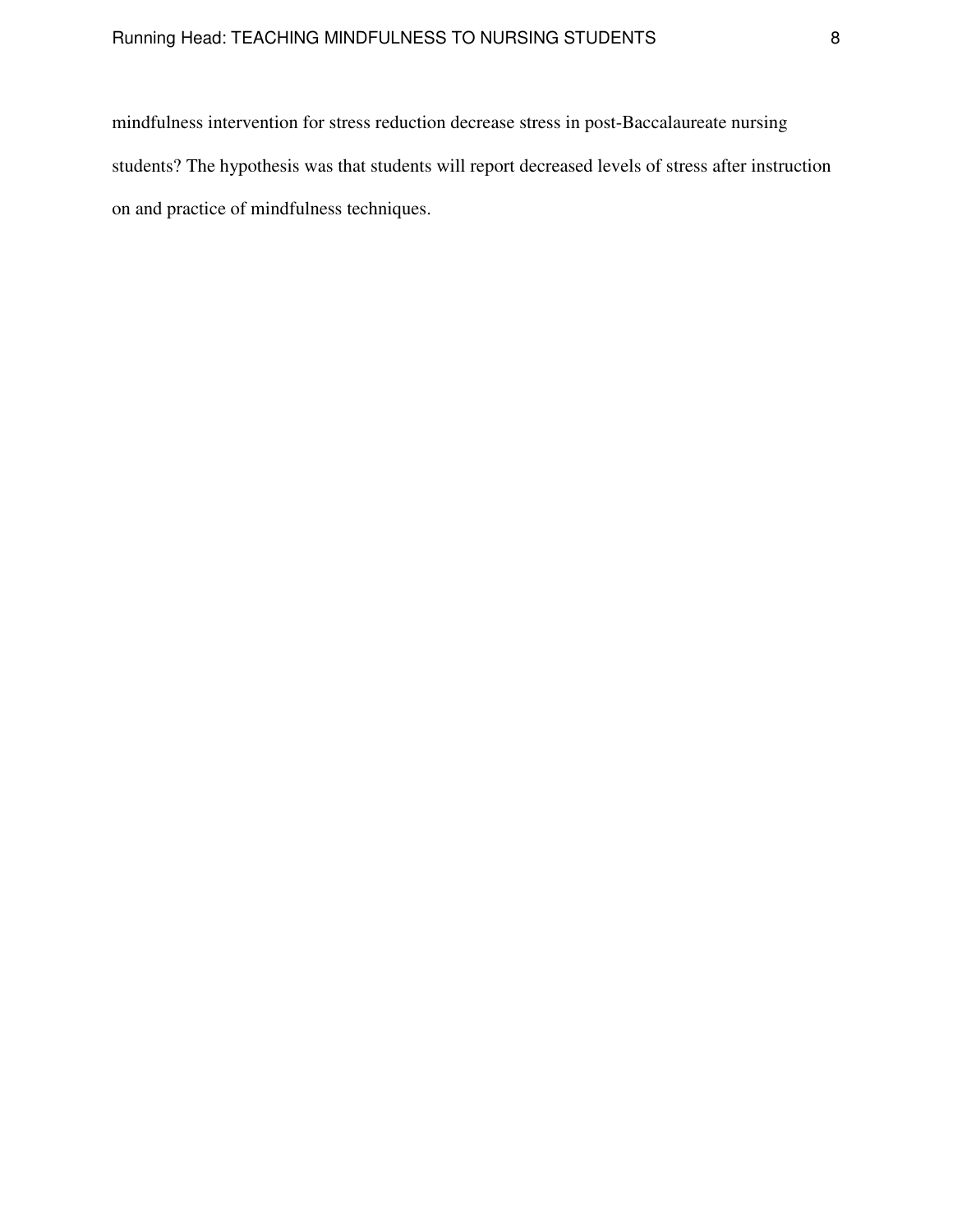#### **Chapter 2**

#### **Theoretical sources**

 This SCP was guided by Margaret A. Newman's theory of *health as expanding consciousness*  (2004), the *Code of Ethics for Holistic Nurses*, and by the principles of *Catholic social teaching*.

#### **Theoretical framework**

 The theory that guides this SCP is Margaret Newman's *health as expanding consciousness*. This theory was chosen because of its focus on the unitary whole of all persons, on the value of relationships, and the importance of pattern recognition. The theory supports the idea that the nurse needs to be fully present within the nurse-client relationship. The essence of the theory is being fully present in the transformation of our self and our clients as meaning is searched for in the lives of persons who have come to critical junctures (Newman, 2008). Unfortunately, in nursing school, much emphasis is placed on the tasks associated with nursing and the quality of the nurse-client relationship is often neglected. Although these tasks are essential parts of the nursing process, the essence of nursing goes beyond these tasks and transcends these tasks. The theory of *health as expanding consciousness* uses pattern recognition to find meaning in the disease process. "To see health as the pattern of the whole, we need to see disease not as a separate entity that invades our bodies but as a manifestation of the evolving pattern of personenvironment interaction (Newman, 1999, p. 17)."

 Newman's theory stresses the importance of being mindful. This means being fully present. To be fully present means that one is completely in the moment without distraction. Being fully present is essential to a transforming relationship (Newman, 2008). A transforming relationship brings meaning to the experience and expands consciousness. The practice of mindfulness is one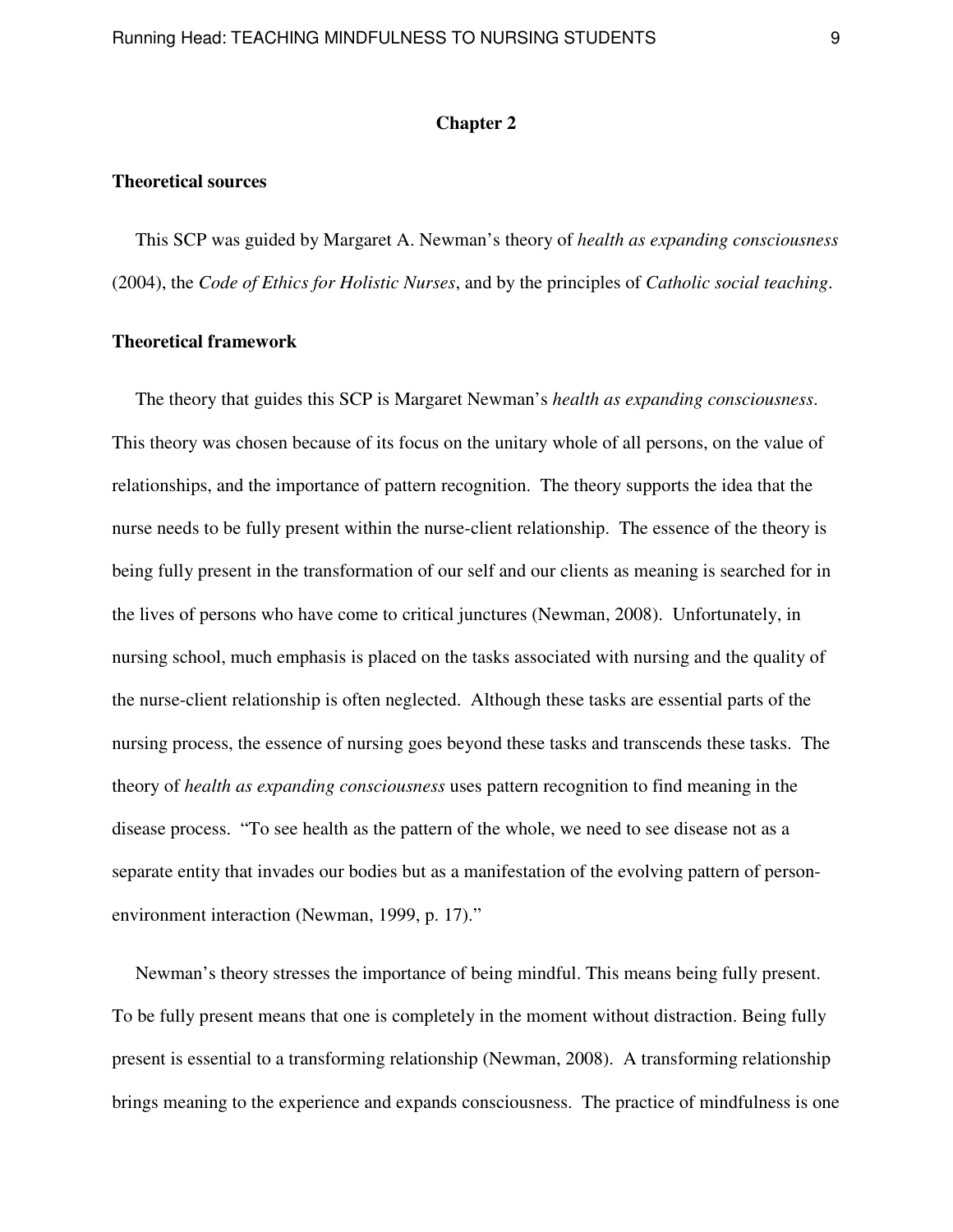tool to bring presence to the nurse-client relationship and *health as expanding consciousness* is the theory that supports this tool.

#### **Ethical framework**

 The ethical framework shaping this SCP was the *Code of Ethics for Holistic Nurses*. The code states that nursing care should be given within a context mindful of the holistic nature of humans, understanding the body-mind-spirit connection (American Holistic Nurses Association, n.d.). The nurse views the client as a whole person, not individual parts. This also means recognition of the impact of the environment on the client. The nurse enters into a relationship with the client that is guided by respect and a desire for growth and development  $(n.d.)$ . The *Code of Ethics for Holistic Nurses* also stresses the importance of care for all persons. Nursing care is unrestricted by considerations of nationality, race, creed, color, age, sex, sexual preference, politics, or social status (n.d.). Clients are active participants in their own care. The nurse is to be a role model, not only teaching health behaviors, but also living them.

#### **Social Justice Framework**

This Systems Change Project promoted social justice by adhering to the *Key Principles of Catholic Social Teaching* (Office for Social Justice, 2006). This SCP supported those who are the most vulnerable, those who did not have the skills to effectively manage stress, or who had multiple layers of significant stress and trauma. These are the persons who are the most vulnerable to the detrimental effects of unmanaged stress as they lack the resources to manage stress. When the most vulnerable are served, society, as a whole, benefits. As nurses it is our ethical duty to address the known stress that nurses face and to explore tools to help manage this stress.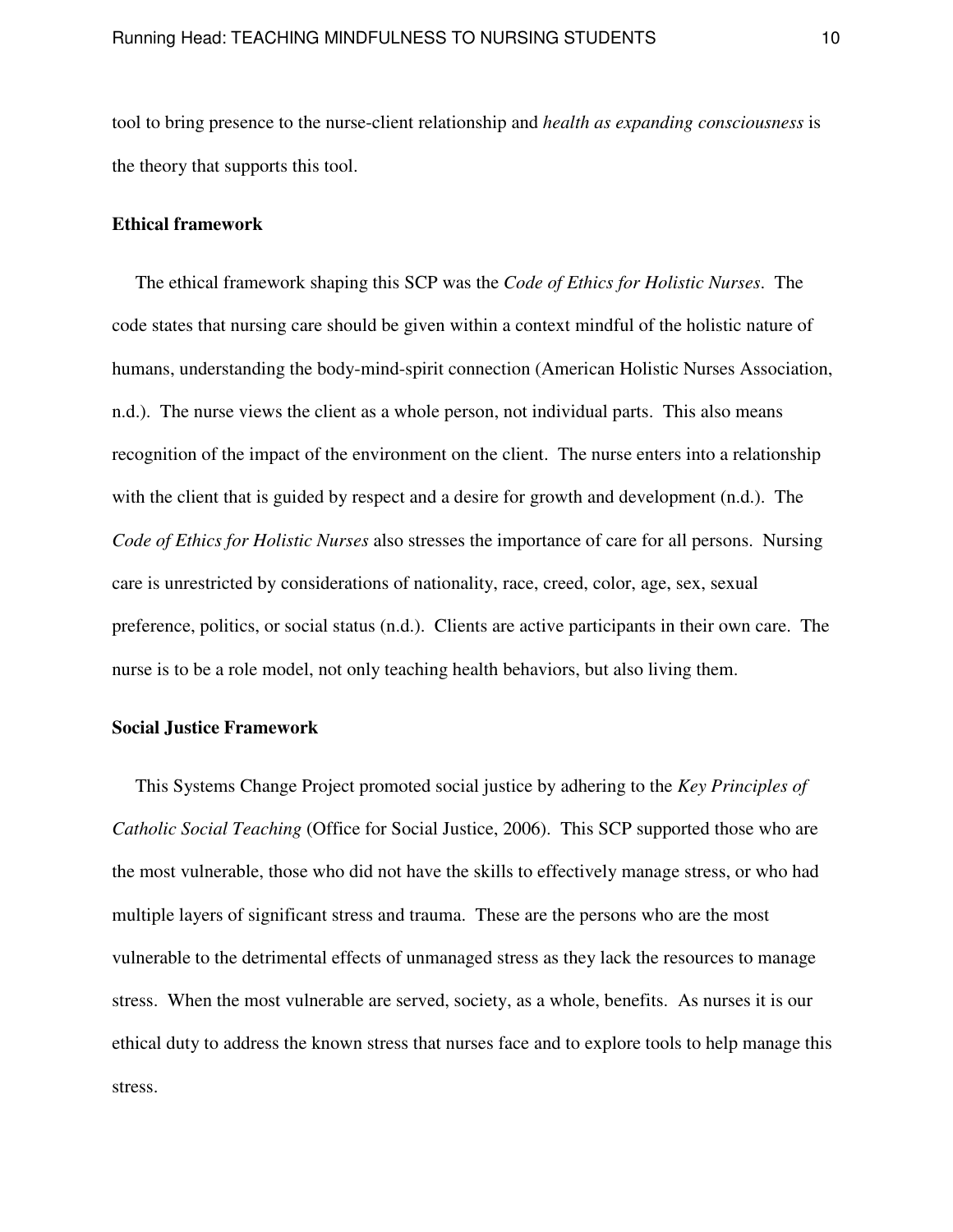This SCP also strived to maintain human dignity. Everyone is a child of God. Everyone is entitled to be treated fairly. The goal of this SCP is to teach mindfulness. To be present and mindful is to be able to see the truth that each human being is a reflection of God. Catholic Social Teaching reminds us to be aware of the beauty of life.

#### **Literature Review and Synthesis**

 Literature searches were conducted using Medline, CINAHL, and the National Guideline Clearinghouse database. Dates of publications searched were from any date to the present. The key phrase used was "teaching mindfulness to nursing students." There were limited numbers of studies addressing both stress and mindfulness in the nursing population. Of this limited number of studies, a majority of articles addressed stress and mindfulness in the nursing population currently in practice, but did not address the target population of nursing students. A total of five studies were identified that directly applied to the area of study and the population. For each article of the literature search the following areas where analyzed and placed into Table 1: design, purpose, participants, outcome measures, results, and author's conclusions/discussion.

 Kany, Choi, and Ryu (2009) studied female junior and senior nursing students in one university in Korea. Their areas of expertise are medicine and nursing. No conflicting agendas were noted. Background information regarding stress and mindfulness was included. No specific research question was stated. Males were omitted from this study. Participants were informed of the study prior to participation. There is no indication if data were encoded and there is no indication of Institutional Review Board (IRB) approval. The study was a pretestposttest design. A convenience sample of 32 participants was used and the participants were randomly divided into an experimental group of 16 participants and 16 control. Questionnaires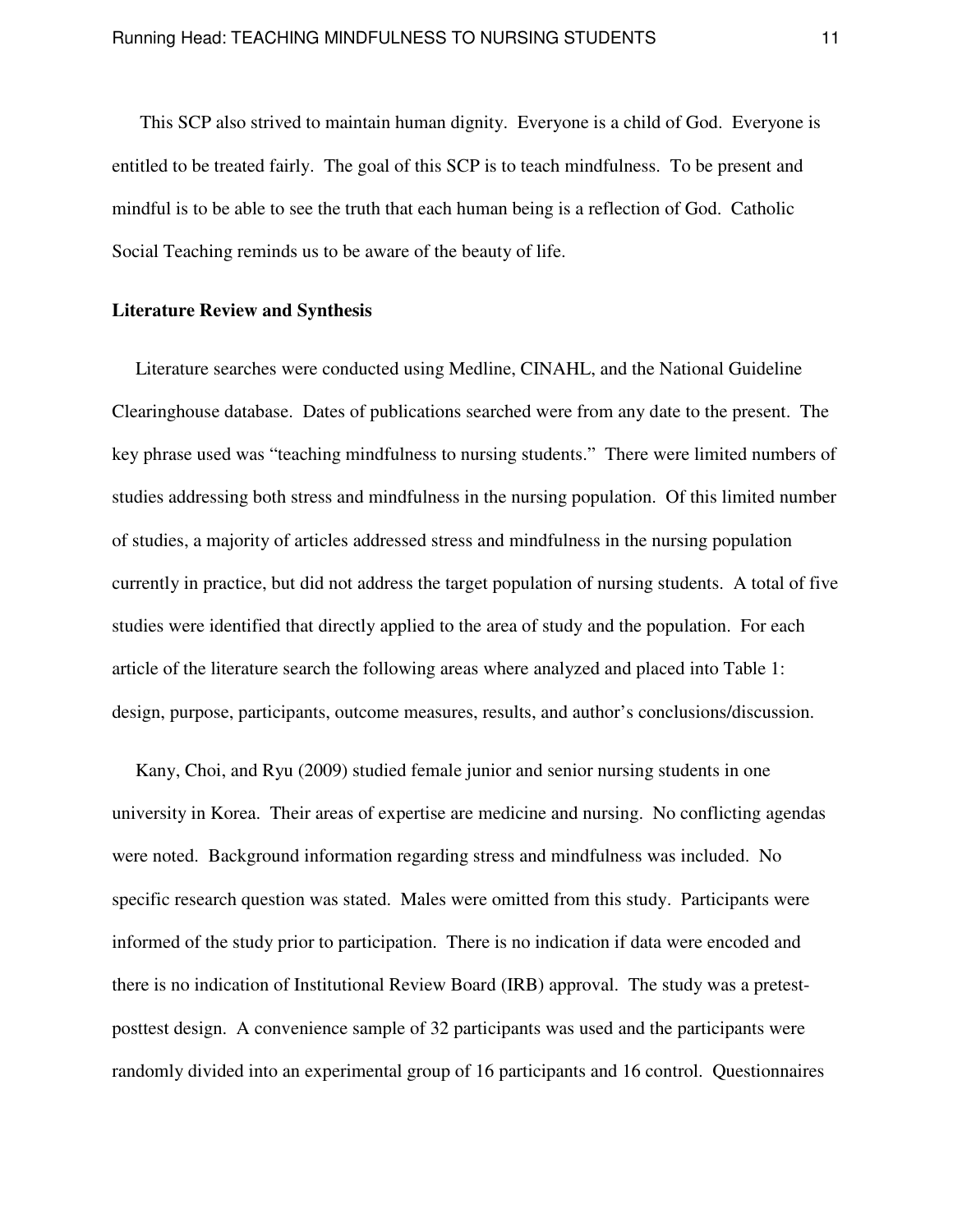where used to collect information. The experimental group participated in an eight-week stress coping program based on mindfulness. The results of the study were a decrease in stress and a decrease in anxiety in the experimental group. This study supports the use of mindfulness techniques with nursing students to reduce stress and anxiety.

 Beddoe and Murphy (2004) looked at whether mindfulness decreased stress and fostered empathy among nursing students. Background information on empathy and mindfulness for stress reduction is provided. The group studied was baccalaureate nursing students aged 20-39 years who were all women and had no previous mindfulness experience. A convenience sample of 23 nursing students volunteered for participation in an eight-week mindfulness course which included a body scan, sitting meditation, and yoga. Of the 23 nursing students that volunteered, 16 completed the study. No reason for dropout noted. There is no indication if data were encoded and there is no indication of IRB approval. The study was a pretest-posttest design. The study did not include a control group. Questionnaires where used to collect pretest and posttest data. The findings of the study were that participation in the intervention reduced student's anxiety. Data indicate that mindfulness techniques may reduce anxiety in nursing students.

 Young, Bruce, Turner, and Linden (2001) studied the effects of mindfulness techniques on stress level in third year nursing students. The authors' areas of expertise are nursing and psychology. The authors teach and practice in Canada. The purpose of the study was to evaluate effectiveness of the program in reducing stress. Background information about the effects of stress on students and Mindfulness Based Stress Reduction (MBSR) is included. The third year nursing students were invited to participate in the intervention during a verbal, in-class presentation. The sex and age of the participants were not noted. IRB approval was obtained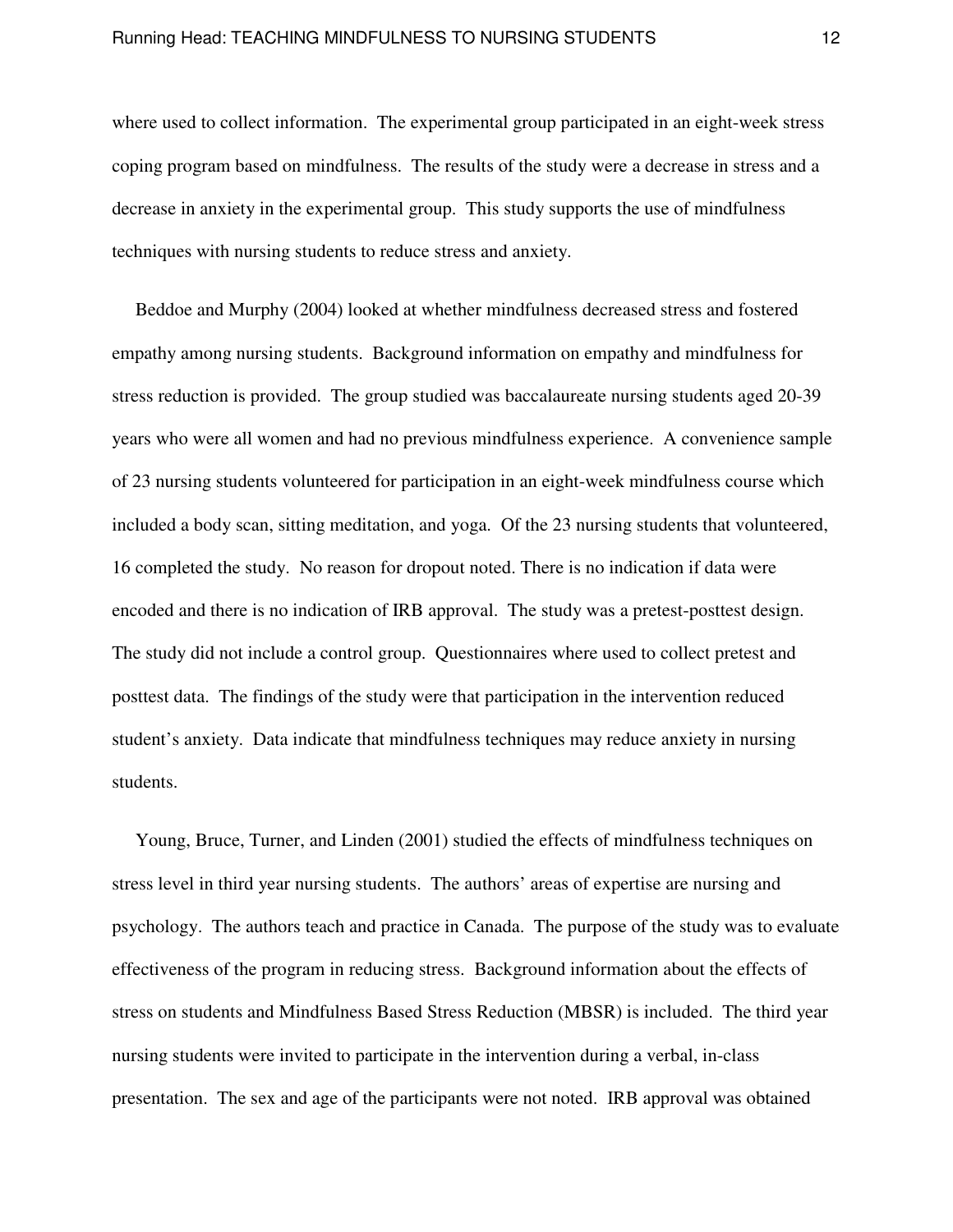and authors note that steps were taken to assure confidentiality. A convenience sample of 30 was used, with 15 in the experimental group and 15 in the control group. Focus groups and questionnaires were used to collect data. The focus groups were taped and transcribed and analyzed by the researchers and students. Findings suggest that mindfulness was empowering to students to help manage stress (Young et al., 2001).

 Several themes emerged from the literature review. The first theme was that stress is indeed prevalent in nursing students. Rella, Winwood, and Lushington (2008) found that up to 20% of nursing graduates were reporting serious unmanaged fatigue and stress.

 The second theme that emerged was the use of Jon Kabat-Zinn's *Mindfulness Based Stress Reduction* (MBSR) techniques as a mindfulness intervention for nursing students. Of the five articles addressing nursing student participants, three sited using Kabat-Zinn's MBSR techniques for the interventions (Beddoe & Murphy, 2004; Poulin et al., 2008; Shirey, 2007).

 The final theme that emerged was the need for the implementation of stress reduction techniques into the nursing curriculum. Although this may seem an impossible task to add more to the nursing curriculum, even a brief MBSR intervention showed significant benefit on life satisfaction and relaxation (Poulin et al., 2008).

 The literature review supported mindfulness and MBSR techniques as an effective technique in stress reduction for nursing students.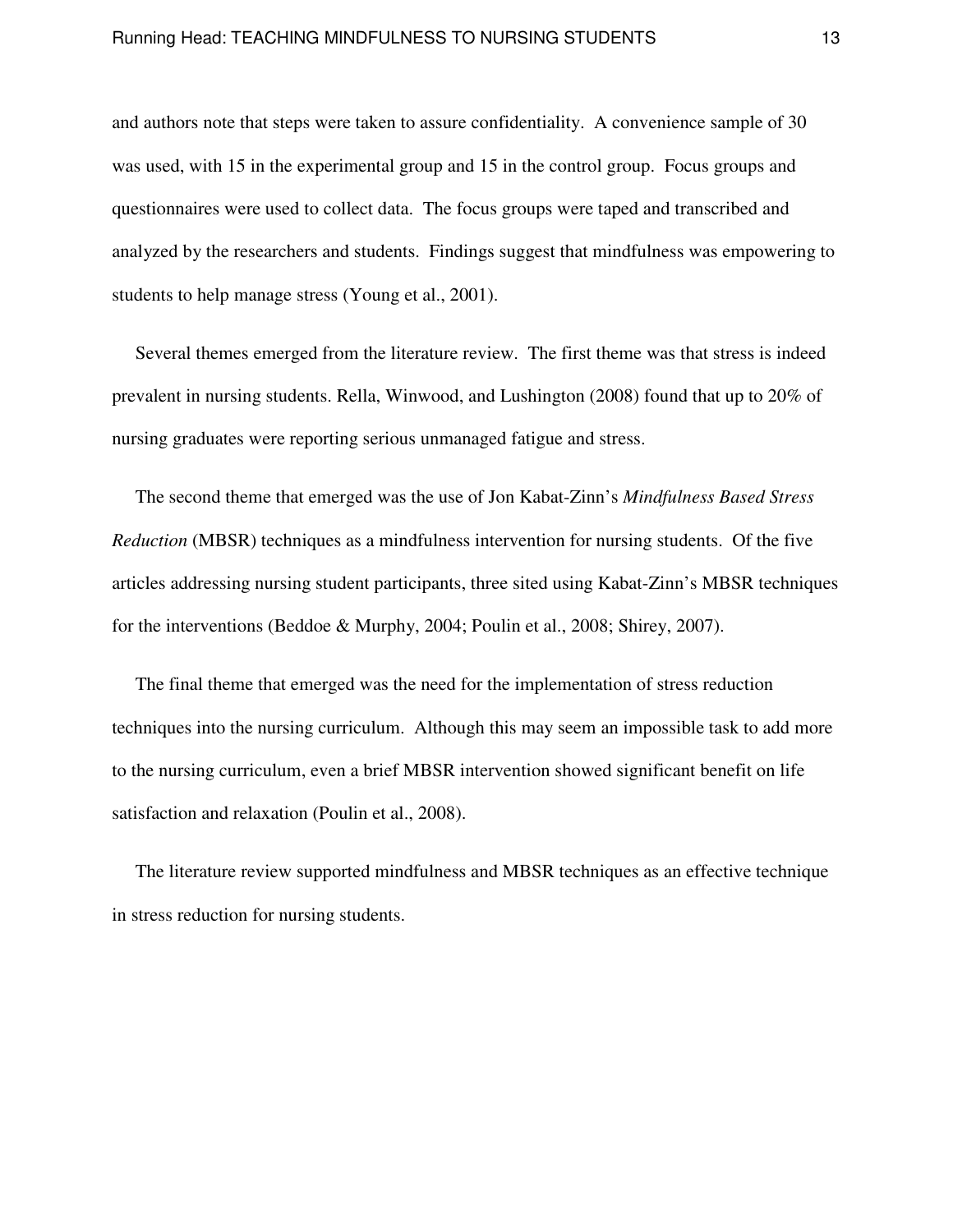| <b>TITLE</b>                                                                                                                                                                                           | <b>AUTHORS</b><br><b>AND</b><br><b>COUNTIRES</b>    | <b>DESIGN</b>                                                                   | <b>PURPOSE</b>                                                                                                                                                                                              | <b>PROCEDURE</b>                                                                                                                                                                       | <b>PARTICIPANTS</b>                         | <b>OUTCOME</b><br><b>MEASURES</b>                                                                                                   | <b>RESULTS</b>                                                                                                                                                                                | <b>CONCULSION/DISCUSSION</b>                                                                                                                                                                                                                                                                                                                       |
|--------------------------------------------------------------------------------------------------------------------------------------------------------------------------------------------------------|-----------------------------------------------------|---------------------------------------------------------------------------------|-------------------------------------------------------------------------------------------------------------------------------------------------------------------------------------------------------------|----------------------------------------------------------------------------------------------------------------------------------------------------------------------------------------|---------------------------------------------|-------------------------------------------------------------------------------------------------------------------------------------|-----------------------------------------------------------------------------------------------------------------------------------------------------------------------------------------------|----------------------------------------------------------------------------------------------------------------------------------------------------------------------------------------------------------------------------------------------------------------------------------------------------------------------------------------------------|
| An Evidenced<br><b>Based</b><br>Solution for<br>Minimizing<br>Stress and<br>Anger in<br>Nursing<br>Students                                                                                            | <b>Shirey</b> (2007)<br><b>United Stated</b>        | Background<br>and<br>discussion of<br>other studies                             | Summarize the<br>teaching-<br>learning issue<br>of anger and to<br>discuss Mind<br><b>Body Stress</b><br>Reduction<br>(MBSR) as an<br>evidenced<br>based solution                                           | View of 4<br>previous MBSR<br>studies with<br>nursing students<br>and nurses                                                                                                           | N/A                                         | N/A                                                                                                                                 | N/A                                                                                                                                                                                           | Teaching mindfulness may facilitate<br>positive student management of stress<br>and anger;<br>Schools of nursing could incorporate<br>MBSR by integrating mindfulness<br>tools into existing courses or by<br>development of informal groups;<br>Teaching mindfulness may be of<br>lasting advantage in practice and in<br>the retention of nurses |
| Does<br>Mindfulness<br>Decrease<br>Stress and<br>Foster<br>Empathy<br>Among<br>Nursing<br>Students?                                                                                                    | Beddoe and<br>Murphy (2004)<br><b>United States</b> | Pre-test/post-<br>test design<br>without<br>control group                       | To provide<br>students with<br>tools to cope<br>with stress and<br>to increase<br>empathy<br>through<br>interpersonal<br>learning                                                                           | 8 week<br>researcher led<br>course<br>following<br><b>MBSR</b><br>guidelines<br>developed by<br>Kabat-Zinn                                                                             | 16 baccalaureate<br>nursing students        | Derogatis<br>Stress Profile;<br>Interpersonal<br>Reactivity<br>Index $(IRI)$ ;<br>Positive<br>Attitude and<br>Behavior<br>Post-test | 75% of<br>participants<br>found breath<br>awareness of<br>benefit in<br>stressful<br>situations;<br>75% of<br>participants<br>reported<br>increased self-<br>confidence;                      | Participants who meditated had the<br>greatest benefit; Future research<br>should investigate integration of<br>mindfulness training in nursing<br>curriculum and to follow the students<br>during their studies and beyond to<br>assess benefits; Mindfulness may<br>reduce anxiety and the taking on of<br>others emotions                       |
| The<br>Effectiveness<br>of a Stress<br>Coping<br>Program<br>Based on<br>Mindfulness<br>Meditation on<br>the Stress,<br>Anxiety, and<br>Depression<br>Experienced<br>by Nursing<br>Students in<br>Korea | Kang, Choi,<br>and Ryu<br>(2009)<br>Korea           | Convenience<br>sample and<br>control group<br>using pre-<br>post test<br>design | Investigation<br>of the effects<br>of a<br>mindfulness<br>based stress<br>reduction<br>program on<br>stress, anxiety,<br>and depression                                                                     | 8 weekly 90<br>minute sessions<br>of stress-coping<br>program based<br>on mindfulness<br>meditation;<br>Participants<br>were taught<br>body scan and<br>various forms<br>of meditation | 41 junior and<br>senior nursing<br>students | <b>Stress</b><br>measured by<br>Psychosocial<br>Wellbeing<br>Index form<br>developed by<br>Chang                                    | Participants<br>showed<br>significantly<br>reduced stress<br>level, while<br>there was an<br>increase in<br>stress level of<br>the control<br>group;<br>Decreased<br>overall stress<br>scores | Stress-coping program based on<br>mindfulness meditation is effective in<br>decreasing stress and anxiety in<br>nursing student                                                                                                                                                                                                                    |
| Interventional<br>Strategies to<br>Decrease<br>Nursing<br>Student<br>Anxiety in the<br>Clinical<br>Learning<br>Environment                                                                             | Moscaritolo<br>(2009)<br><b>United States</b>       | Literature<br>review                                                            | To provide<br>clinical nursing<br>faculty with<br>current<br>literature<br>related to<br>humor, peer<br>mentors, and<br>mindfulness<br>training to<br>decrease<br>undergraduate<br>student nurse<br>anxiety | Databases used<br>not listed; 3<br>studies<br>reviewed.                                                                                                                                | N/A                                         | N/A                                                                                                                                 | Literature<br>suggests that<br>mindfulness<br>training is an<br>effective tool<br>to decrease<br>anxiety in<br>undergraduate<br>nursing<br>students;                                          | Empirical studies are needed to<br>examine the effect of interventional<br>strategies on student's anxiety in the<br>clinical setting in regards to skill<br>development, performance, and<br>retention                                                                                                                                            |

## Table 1: Literature Review and Synthesis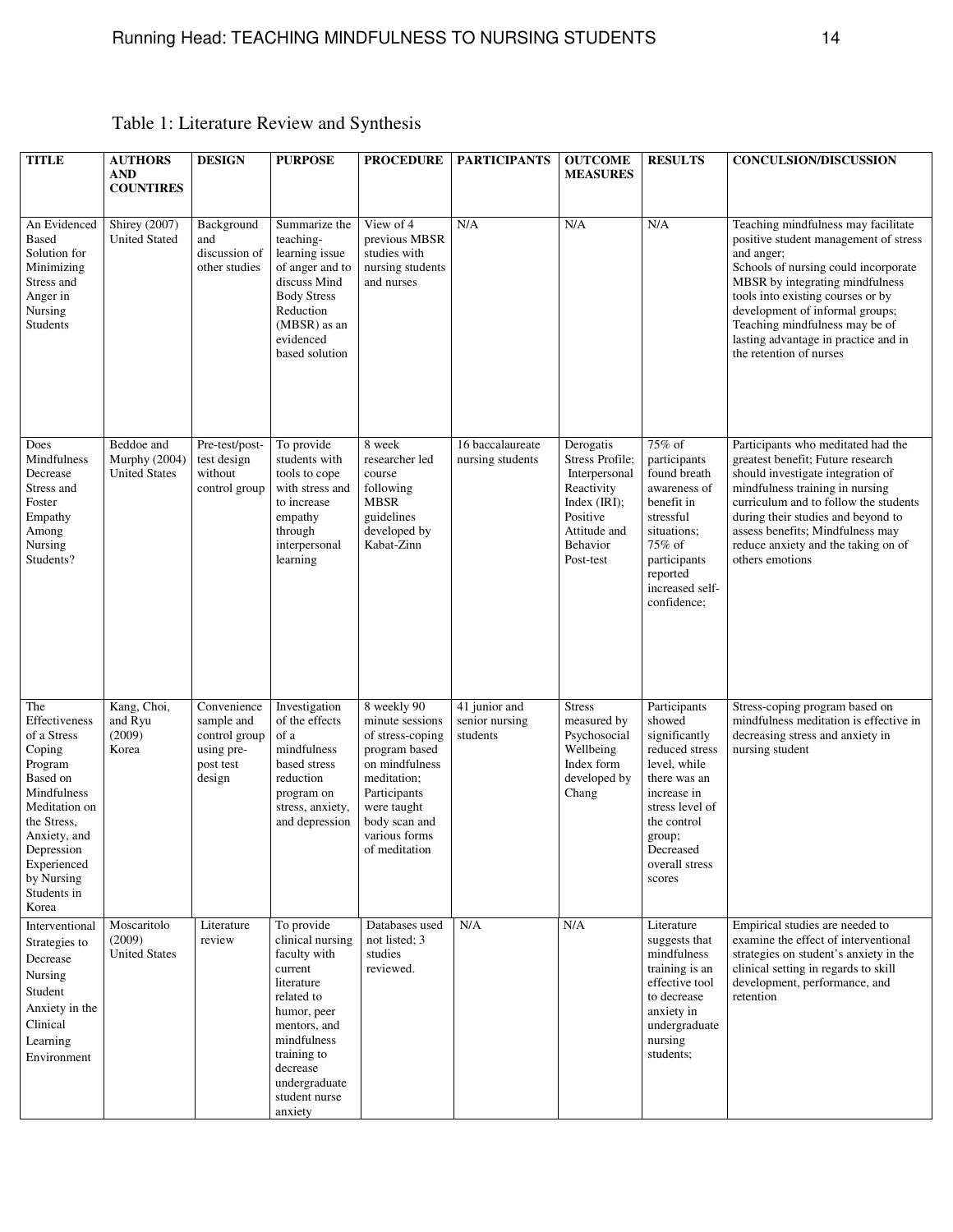#### **Chapter 3**

#### **Project Summary**

 This SCP was to introduce a brief mindfulness intervention to senior post-baccalaureate nursing students. The techniques taught were those developed by Jon Kabat-Zinn (1990). His MBSR (mindfulness-based stress reduction) program is supported in the literature for stress reduction.

 Kabat-Zinn's formal program is taught as an eight week program for 2.5 hours per week (Cohen-Katz, Wiley, Capuano, Baker, & Shapiro, 2004). Although this intervention was not as extensive as the formal MSBR program by Kabat-Zinn, MSBR techniques have been found to also be of benefit in brief interventions (Poulin, Mackenzie, Soloway, & Karayolas, 2008; Mackenzie, Poulin, & Siedman-Carlson, 2006).

 The SCP began in September 2010 and lasted until December 2010. The Perceived Stress Scale and the Mindfulness Attention Awareness Scale (MAAS) were administered prior to the first intervention/teaching session. The first intervention session began with an introduction to and history of mindfulness. The first mindfulness techniques taught were breath work/sitting meditation and the bodyscan. The participants were asked to practice 10 minutes, 5 days per week and to record any insights in a journal. The journal was personal use only and not for research purposes.

 During the final intervention in December 2010, the participants were asked to identify any barriers to practicing mindfulness techniques and note the frequency of their use of the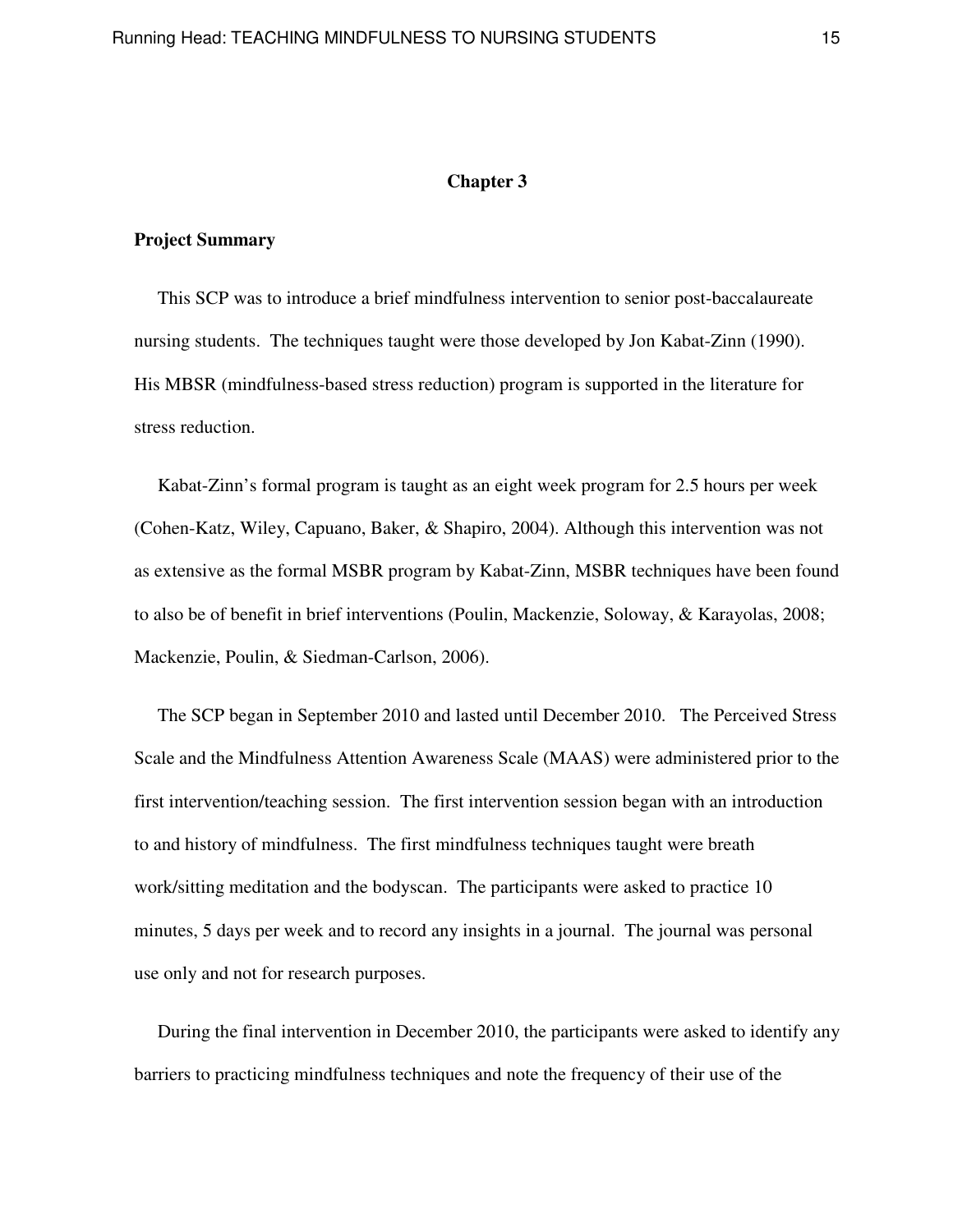mindfulness techniques. Questions and concerns were discussed. Breathwork/sitting meditation and the bodyscan were reviewed. Yoga was the final mindfulness tool taught during this final session. The postures taught were those to lessen anxiety and depression. The participants were asked to continue to use mindfulness techniques for at least 10 minutes per day throughout the remaining school year. Journal use was reinforced. The Perceived Stress Scale and MAAS were administered after the final intervention/teaching session and participants were asked to submit hand written comments regarding this SCP for use as qualitative data.

 Minimal resources were needed to carry out the project. Classroom instruction was done using a power point and handouts. Participants were given a copy of the instructions. Journals were given to the participants to record any thoughts or insights. Survey Monkey was used for survey administration and data collection. Volunteers from Macalester College were used for data analysis. There were no outside sources of funding.

**Project Aim.** The project investigated the benefit of mindfulness techniques in nursing students for stress reduction and self-care. It was hypothesized that students would show a decrease in stress after learning and implementing mindfulness techniques.

**Project Design.** This SCP used an action research approach with an intervention group only. Quantitative and qualitative data collection methods were used. Quantitative data were collected to evaluate statistical significance of the data findings. Qualitative data were collected to evaluate the experience of the participants. Qualitative data were also collected because of the small number of participants in this SCP and the possibility of type two error. The intervention group consisted of 20 post-baccalaureate nursing students at St. Catherine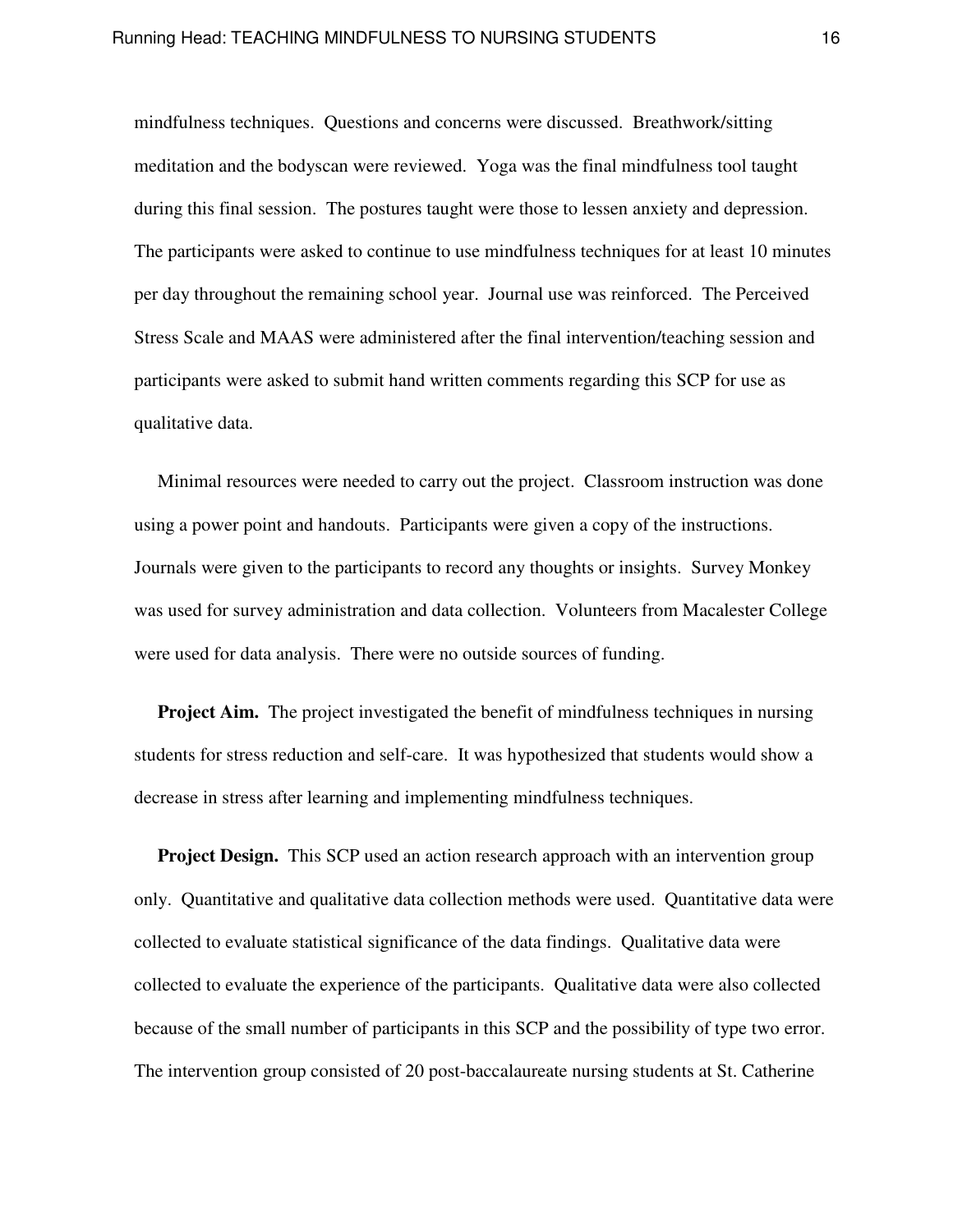University. The intervention consisted of two, 1 hour sessions that taught mindfulness techniques for stress reduction including breathwork/sitting meditation, the body scan, and yoga. The classes were taught by the researcher who has studied and practiced MBSR for over three years. The intervention also briefly discussed Margaret Newman's theory of *health as expanding consciousness* (2004) to link nursing theory to the practice of mindfulness. This was done to help maintain theoretical fidelity throughout the project.

**Participants.** A total of 20 post-baccalaureate nursing students in their final semester of their nursing program participated in the project. Amongst the students, 4 were male and 16 were female.

 **Ethical Considerations.** Ethical consideration inherent is this project is to "do no harm". IRB approval was obtained. The participants were informed of the purpose of the project. Participation was part of the curriculum, but completion of the pre and post-test survey was voluntary. The survey was administered via Survey Monkey to keep the results and participants confidential. Participants were also asked to write an evaluation of the project without using their names.

 **Evaluation Plan.** Quantitative evaluation of this SCP was done by use of the Perceived Stress Scale and the MAAS (see Appendices A and B for complete surveys). The use of these surveys was supported by the literature review. The Perceived Stress Scale and MAAS were administered in September 2010 and December 2010. The data were collected by the researcher via Survey Monkey and was analyzed by two assistant professor volunteers at Macalester College with PhD degrees in statistics and the researcher. Qualitative data were collected by asking the participants to write down any thoughts about this SCP after the interventions were completed.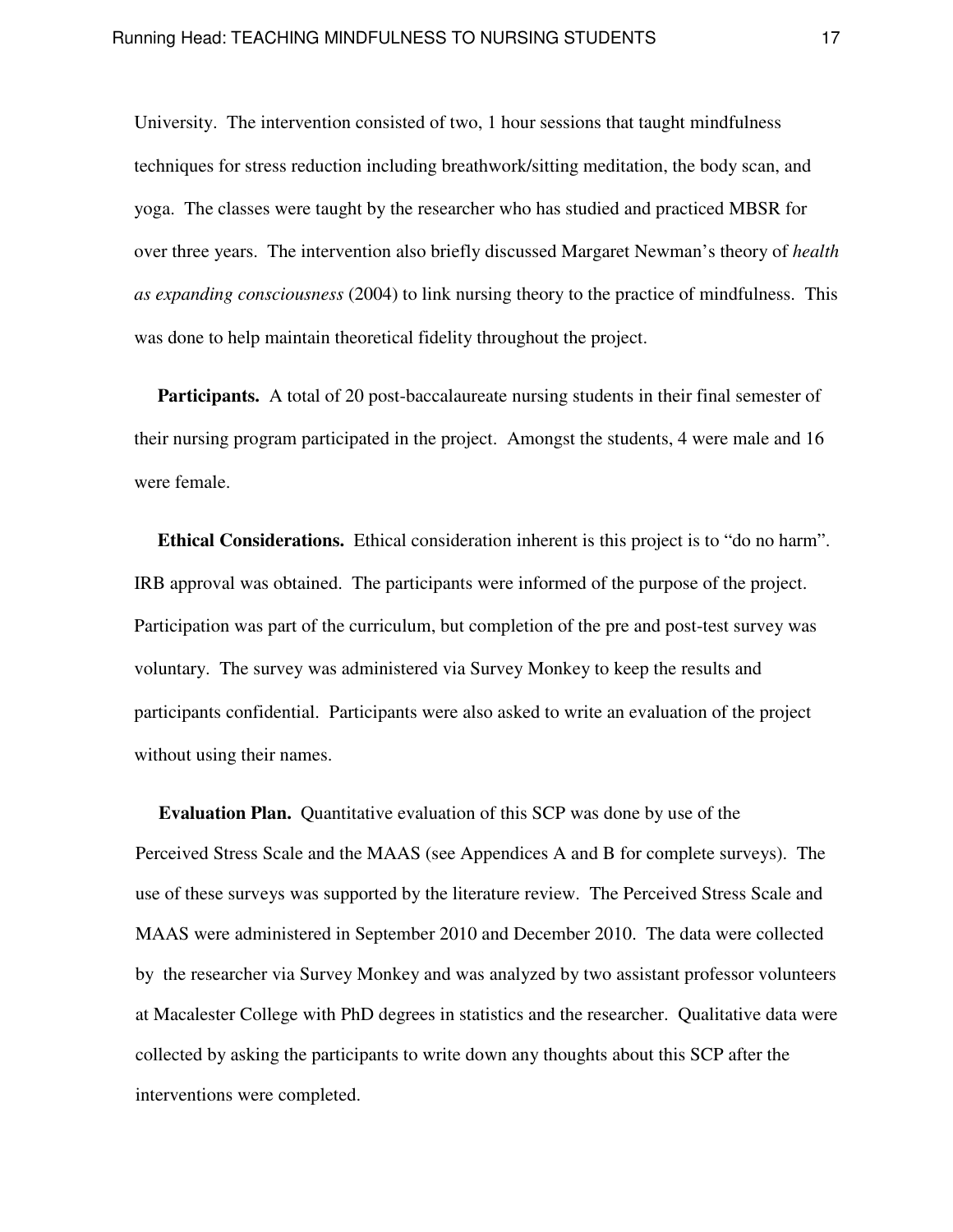**Project Surveys.** Project surveys were administered via an email link to Survey Monkey. A pre-test was administered before the first intervention and a post-test was administered after the final intervention. The Perceived Stress Scale and the Mindfulness Attention Awareness Scale (MAAS) were utilized for data collection.The Perceived Stress Scale was used to measure the level of stress experienced by the participants during different life situations. There are 10 questions on the Perceived Stress Scale and each question is rated by a 5-point Likert format ranging from 0=never to 4=very often. The Mindfulness Attention Awareness Scale was used to measure the level of mindfulness experienced by the participants on a dayto-day basis. There are 15 statements on the MAAS and each question is rated by a 6-point Likert format ranging from 0=almost always to 5=almost never.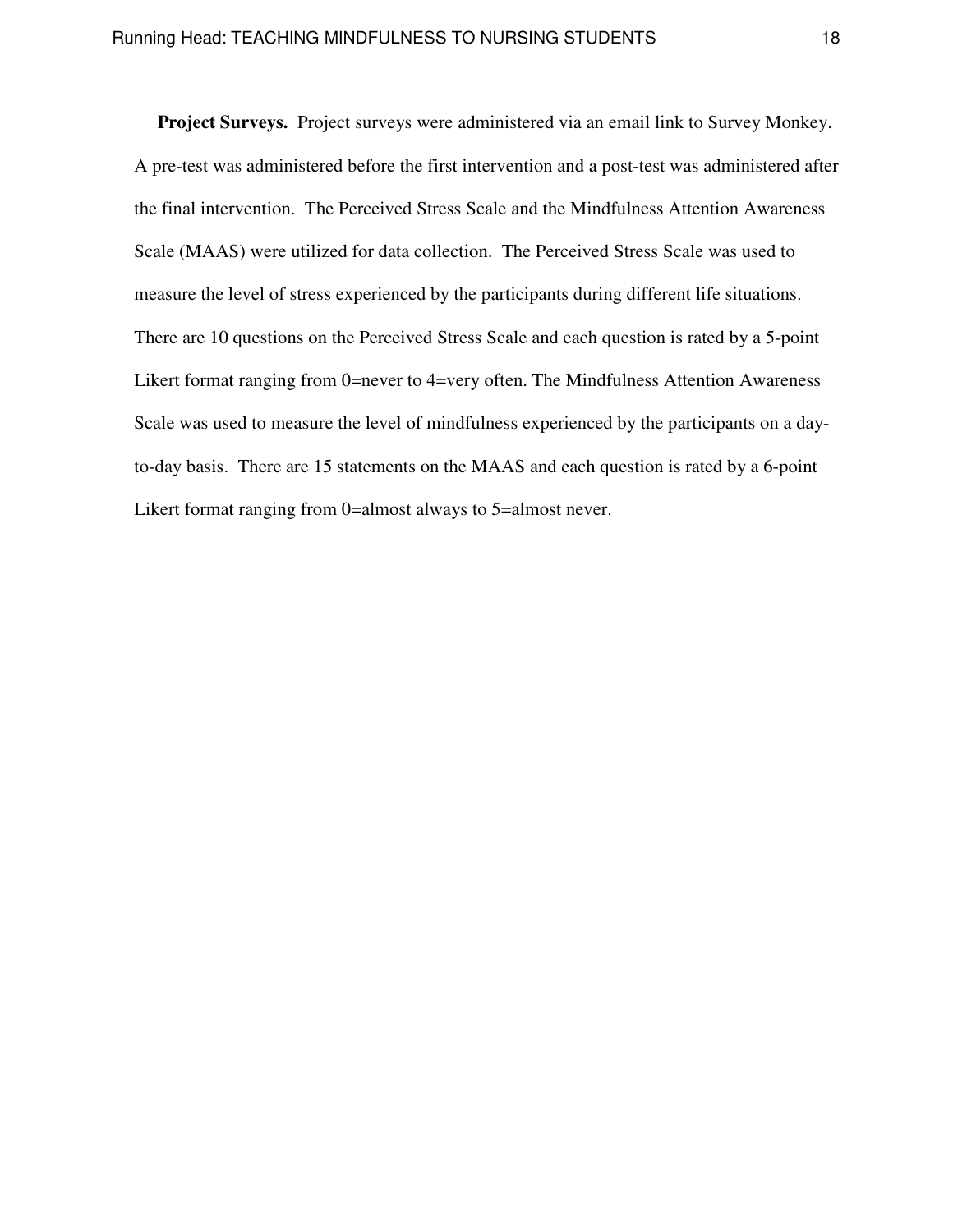#### **Chapter 4**

#### **Data Analysis**

 Statistical hypothesis tests were performed on the survey outcomes. Each question was tested for significant changes in the mean responses from the before the intervention to the after the intervention survey. Since participant responses were not linked or paired to each survey, a two-sample t-test was performed for each response. Survey participants before the intervention were n=14 and after the intervention n=9. The p-value was set at 0.05.

#### **Results**

 Pre and post-intervention scores are shown in Table 2. Questions 1 thru 15 correspond to the MAAS and questions 16 thru 25 to the Perceived Stress Scale. No statistically significant difference was noted pre versus post intervention. P-values ranged from 0.06-0.99.

| Question       | mean before | mean after | difference in means (after - before) | p-value |
|----------------|-------------|------------|--------------------------------------|---------|
| 1              | 3.93        | 3.11       | $-0.82$                              | 0.06    |
| $\mathbf{2}$   | 4.64        | 4.33       | $-0.31$                              | 0.53    |
| 3              | 4.21        | 3.56       | $-0.66$                              | 0.07    |
| $\overline{4}$ | 3           | 3.44       | 0.44                                 | 0.37    |
| 5              | 3.43        | 3.44       | 0.02                                 | 0.98    |
| 6              | 3           | 2.11       | $-0.89$                              | 0.07    |
| $\overline{7}$ | 3.64        | 3          | $-0.64$                              | 0.23    |
| 8              | 3.57        | 3.22       | $-0.35$                              | 0.41    |
| 9              | 3.14        | 3.44       | 0.3                                  | 0.57    |
| 10             | 3.21        | 3.22       | 0.01                                 | 0.99    |
| 11             | 2.43        | 2.75       | 0.32                                 | 0.39    |
| 12             | 4.43        | 4.56       | 0.13                                 | 0.83    |
| 13             | 2.71        | 2.89       | 0.17                                 | 0.7     |
| 14             | 3.79        | 3.56       | $-0.23$                              | 0.63    |
| 15             | 4.29        | 3.67       | $-0.62$                              | 0.3     |
| 16             | 1.93        | 1.89       | $-0.04$                              | 0.91    |
| 17             | 2           | 2.22       | 0.22                                 | 0.5     |
| 18             | 2.36        | 2.56       | 0.2                                  | 0.64    |
| 19             | 2.79        | 2.78       | $-0.01$                              | 0.98    |
| 20             | 2.86        | 2.89       | 0.03                                 | 0.94    |
| 21             | 1.57        | 1.38       | $-0.2$                               | 0.61    |
| 22             | 2.64        | 2.44       | $-0.2$                               | 0.65    |
| 23             | 2.57        | 2.56       | $-0.02$                              | 0.97    |
| 24             | 1.71        | 1.67       | $-0.05$                              | 0.87    |
| 25             | 1.31        | 1.33       | 0.03                                 | 0.93    |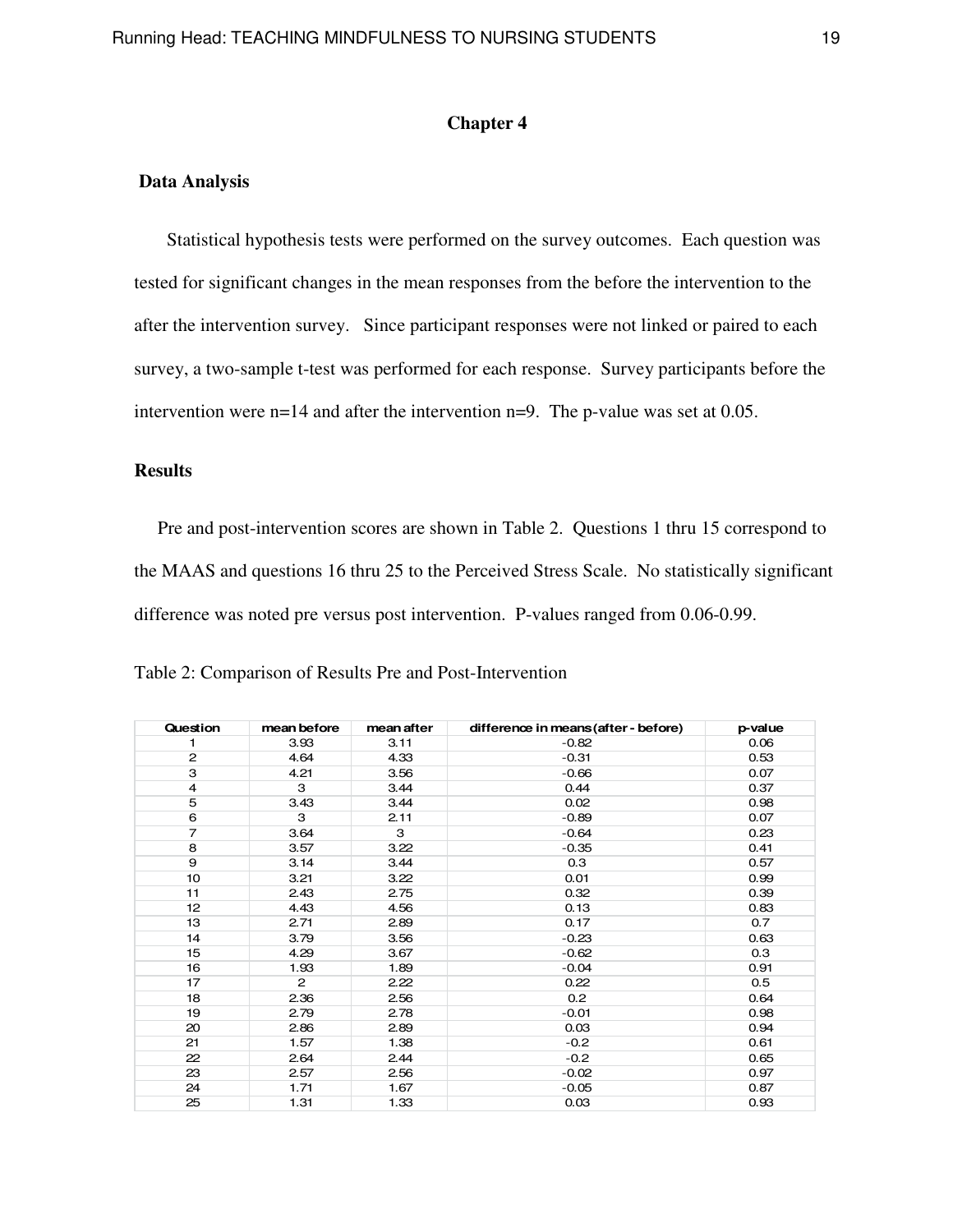Hand written qualitative responses were also collected from the participants' postintervention. Responses from the participants favored the intervention in regards to stress reduction and self-care. Participant responses are shown in Table 2. The question's number refers to the first survey question of the Perceived Stress Scale and ends with question 10 being the final question of the Perceived Stress Scale. Question number 11 corresponds to the first question of the MAAS and question 25 the final question of the MAAS (see Appendices A and B for complete surveys). The findings did not validate the hypothesis.

 Qualitative responses obtained from participants differed greatly from the survey results. Sixteen of the twenty participants generated comments regarding the intervention. Several themes emerged from analysis of the data. The primary theme that emerged was that participants were able to appreciate mindfulness techniques as a tool for stress reduction. One participant commented "Learning mindfulness techniques have helped me become more centered and be able to relax during stressful times." Another student experienced an understanding of the way to use mindfulness techniques to reduce stress during nursing school, "Nursing school and nursing in general can be very challenging and stressful and the techniques you have provided us will be very useful, and I really like focusing on my breathing with my eyes closed."

 The benefit of breath work was another theme that emerged from the data analysis. Participants commented "I am more aware of my breathing," and "I really liked focusing on my breathing with my eyes closed."

 A final theme that emerged from the data analysis is the participants found value in the use of mindfulness techniques in conjunction with the nursing program. One participant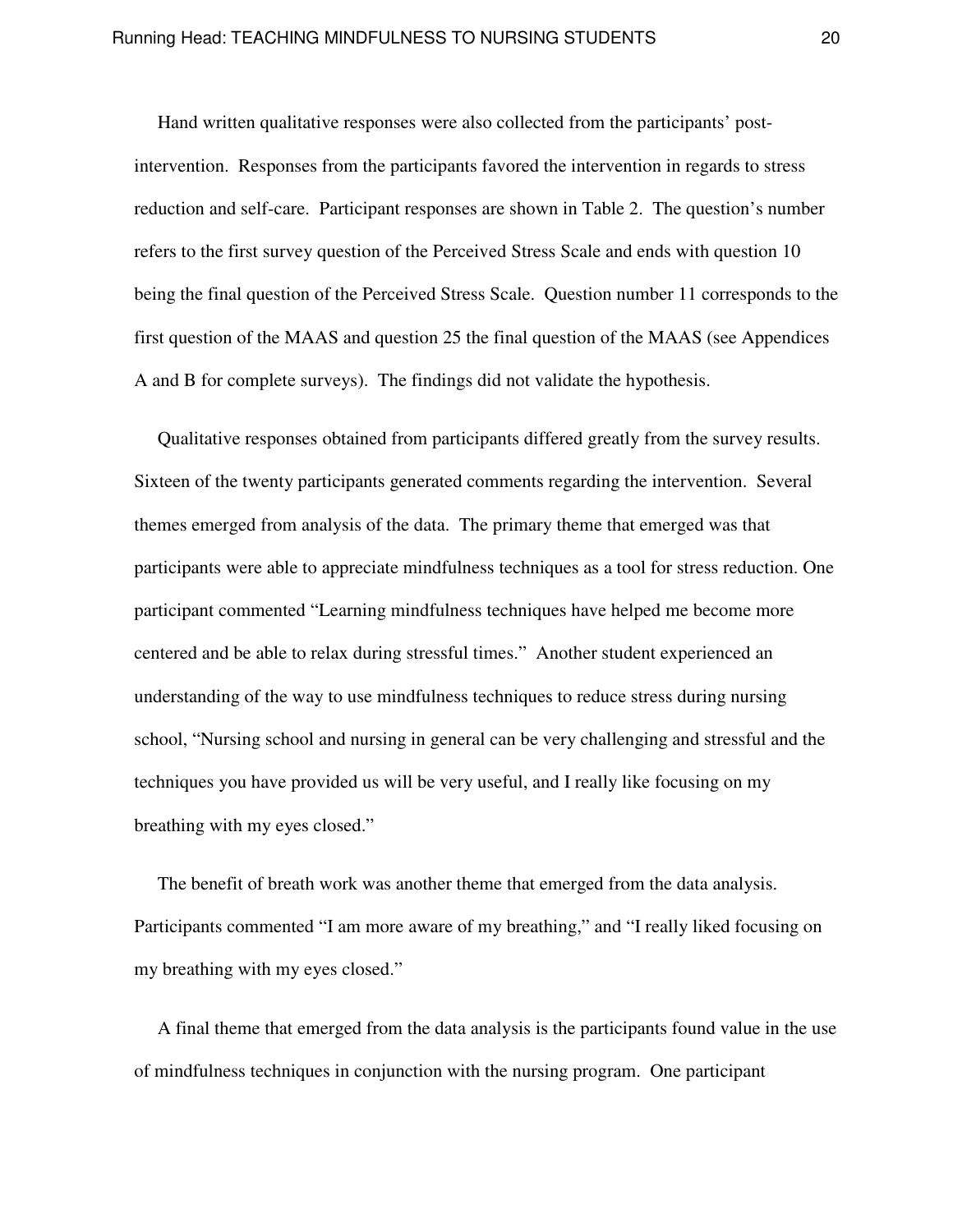commented that the mindfulness techniques were helpful and "you need to introduce this mindfulness class at the beginning of our nursing course" and another participant commented that mindfulness techniques should be "more structured into the curriculum." The value of mindfulness techniques in the nursing program was further demonstrated by another participant who stated "I found mindfulness techniques to be particularly useful in the last course of my nursing program at SCU. I found these techniques to be useful prior to starting a clinical shift."

 Based on the qualitative data, participants supported the use of mindfulness for stress reduction and found value in learning a technique for stress reduction.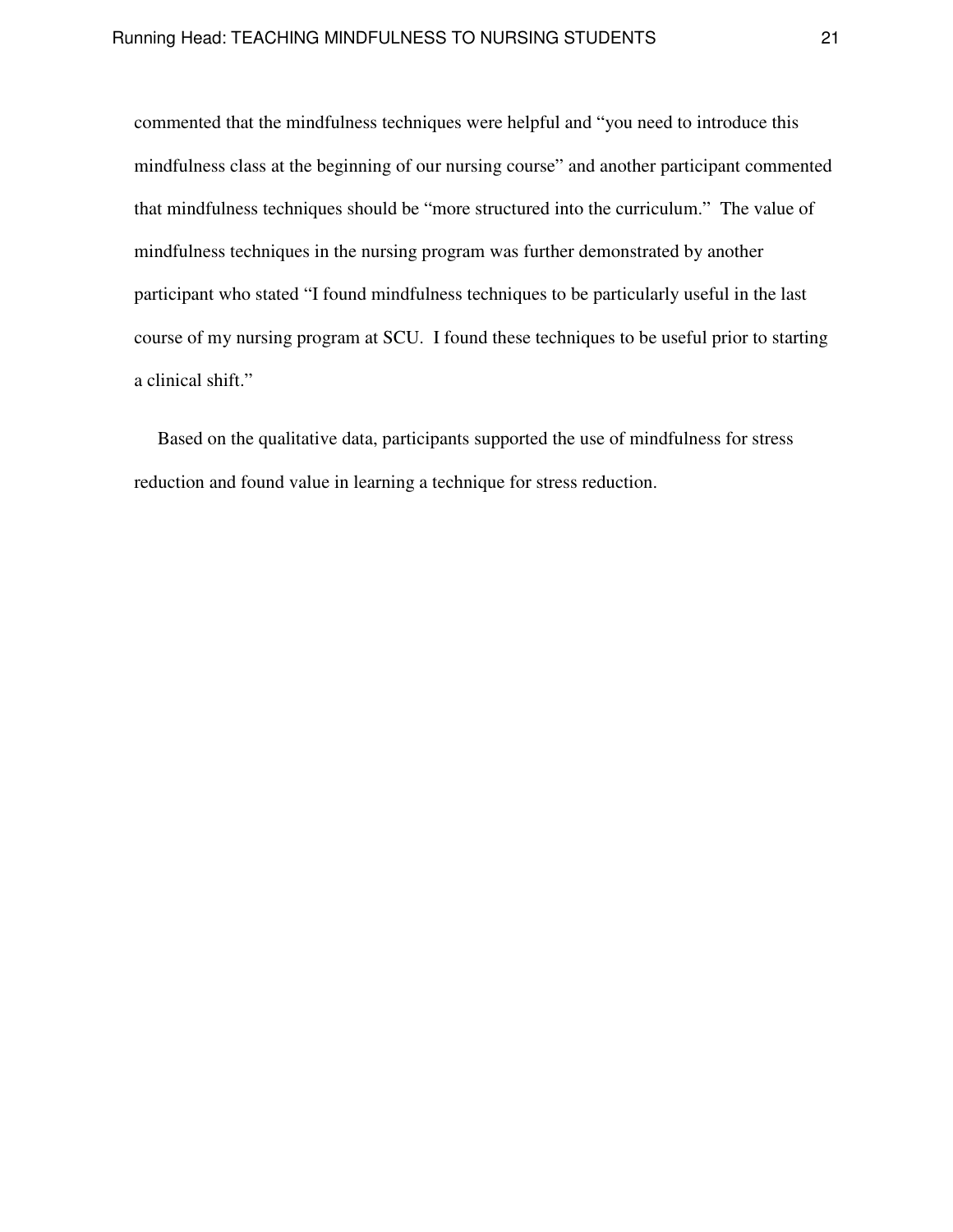#### **Chapter 5**

#### **Discussion**

This SCP was performed to determine the effectiveness of a brief intervention using mindfulness techniques with nursing students to reduce stress and promote self-care using descriptive statistics. This project consisted for two 1-hour interventions utilizing mindfulness techniques. Since the sample sizes for the project were small, statistical significance is difficult to attain. The sole use of qualitative data may have been more appropriate for this SCP based the small sample size and possibility of type II error due to the small sample size. The qualitative data collected is consistent with previous studies that showed a reduction in stress in nursing students with the use of mindfulness techniques.

 Although no statistical significance was found, of interest are questions 1 ("I could be experiencing some emotion and not be conscious of it until sometime later."), 3 ("I find it difficult to stay focused on what's happening in the present."), and 6 ("I forget a person's name almost as soon as I've been told it for the first time." of the MAAS where p-values were 0.06, 0.07, and 0.06 respectively. The responses to these statements tended toward more frequently post-intervention versus less frequently pre-intervention. While this was not the expected outcome, it could be suggested that the intervention made the participants more aware of their experiences and thus led to an increase in the values.

#### **Conclusion**

 No statistical significance was found during the data analysis for this SCP. The lack of statistical significance may be due to several factors including low number of participants, the homogeneity of the group, and time of the year. The participants were completing their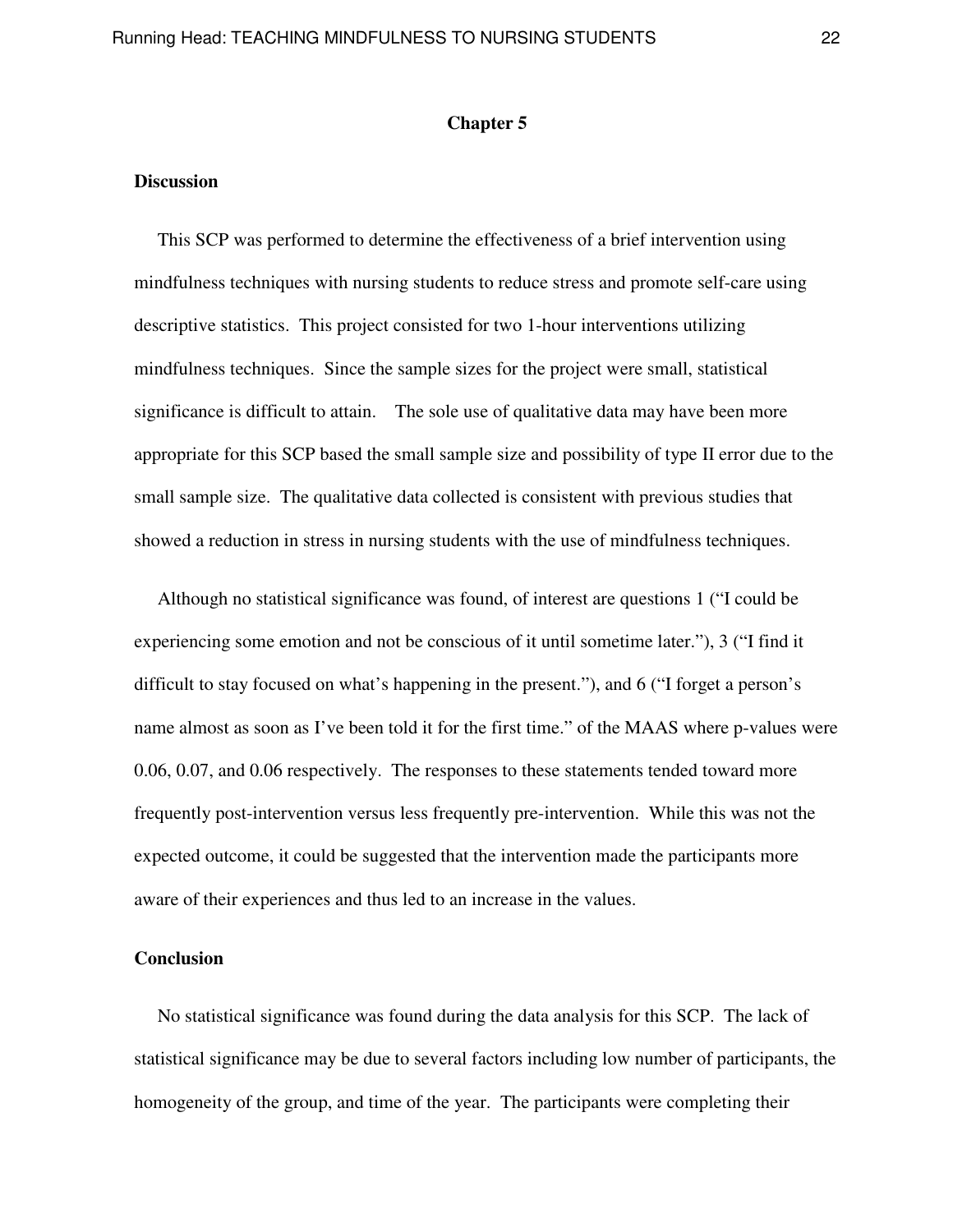studies and focusing on the nursing board exam, so this may have caused an increase in normal stress levels. Although no conclusions can be drawn from this SCP based on the data and small number of participants, valuable insights were gained. Based on the qualitative data, participants supported the use of mindfulness for stress reduction and found value in learning a technique for stress reduction.

#### **Recommendations**

A more lengthy study with a longer mindfulness intervention, more participants, and a longer follow up period is needed to more fully examine the benefit of mindfulness techniques for stress reduction and self-care in nursing students. Enough evidence already exists in regards to the fact that increased stress is experienced by nursing students, but there is little evidence of what strategies work to reduce this stress. It is the duty of doctorallyprepared nurses engaged in nursing education to incorporate strategies for stress reduction in the classroom so a foundation can be laid for health promoting behaviors for students now and into the future.

 Based on what has been learned from this SCP, in the expansion or replication of this SCP, the writer would begin the project with a discussion with the nursing faculty. A discussion amongst nursing faculty in regards to what is already being done in the classroom for stress reduction in students is a starting point. This discussion may bring awareness to nursing faculty that they may already be practicing mindfulness techniques in the classroom. This discussion could aid faculty in expanding their use of mindfulness techniques with the students in a manner that works best for them and gives students yet another option for stress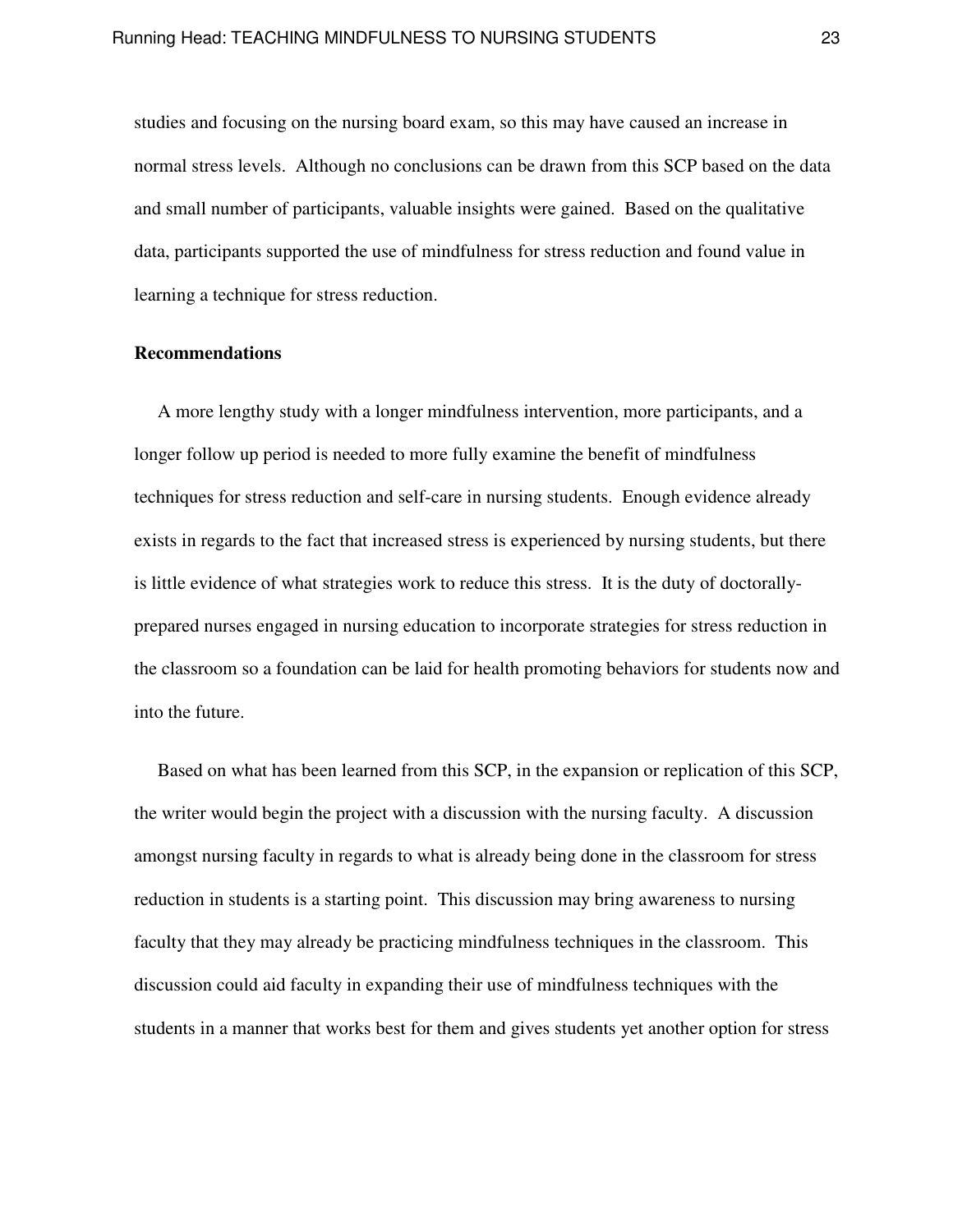reduction. This SCP serves as a call to doctorally-prepared nurses to take a leadership role in the exploration of interventions through research for stress reduction in nursing students.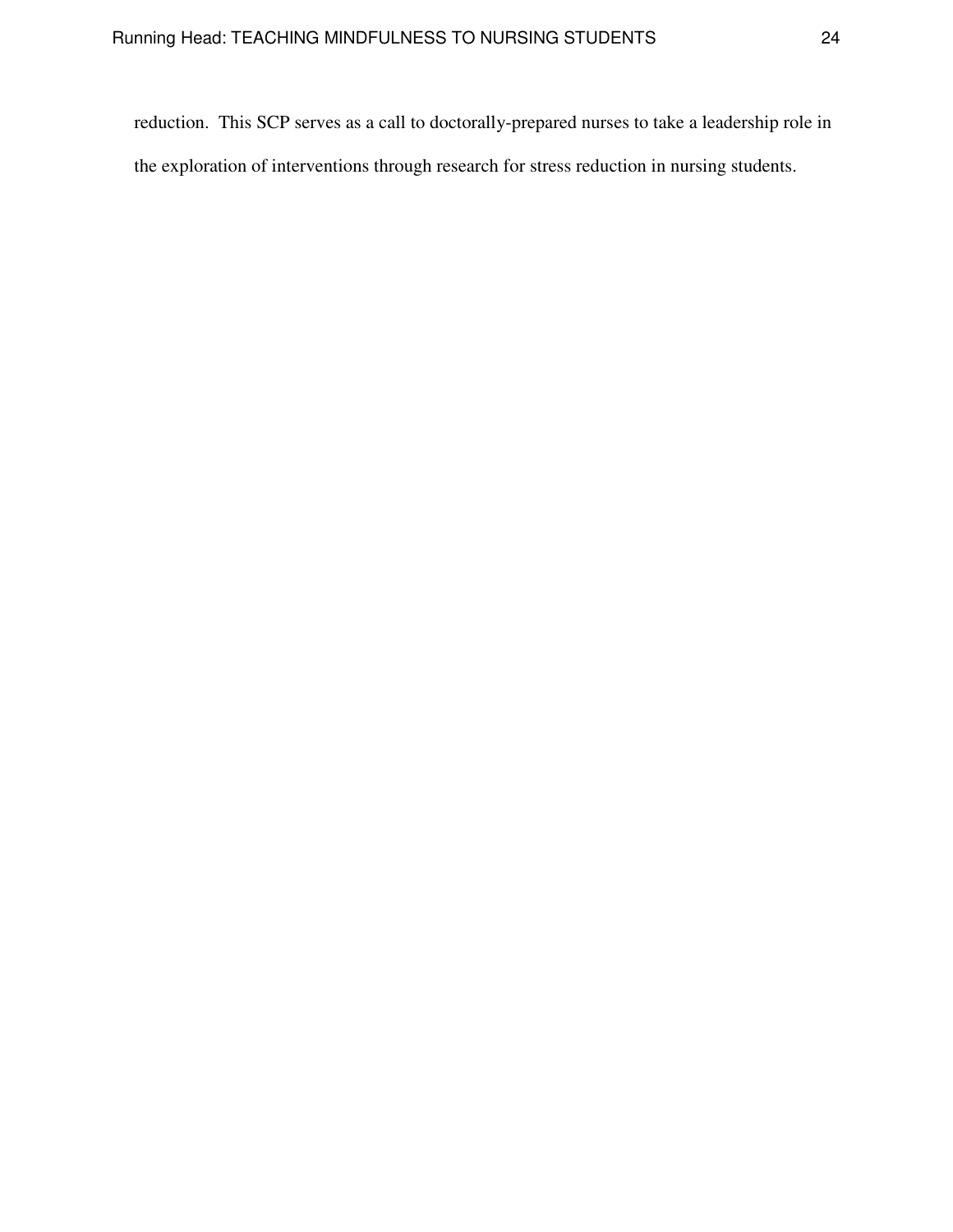#### **References**

American Holistic Nurses Association. (n.d.). *Position on nursing ethics.*

Retrieved from http://www.ahna.org/Resources/Publications/

PositionStatements/tabid/1926/Default.aspx.

- American Holistic Nurses Association. (2009). *Stress management for nursing students*. Retrieved from http//www.ahna.org/Resources/StressManagement/ ForNursingStudents/tabid/1815/Default.aspx.
- Beddoe, A.E., & Murphy, S.O. (2004). Does mindfulness decrease stress and foster empathy? among nursing students? *Journal of Nursing Education, 43*(7), 305-312.
- Cohen-Katz, J., Wiley, S., Capuano, T., Baker, D.M., & Shapiro, S. (2004). The effects of mindfulness-based stress reduction on nurse stress and burnout: A quantitative and qualitative study. *Holistic Nursing Practice, 18*(6), 302-308.
- Irving, J.A., Dobkin, P.L., & Park, J. (2009). Cultivating mindfulness in health care professionals: A review of empirical studies of mindfulness-based stress reduction (MBSR). *Complementary Therapies in Clinical Practice, 15*, 61-66.
- Moscaritolo, L.M. (2009). Interventional strategies to decrease nursing student anxiety in the clinical learning environment. *Journal of Nursing Education, 48*(1), 17-23.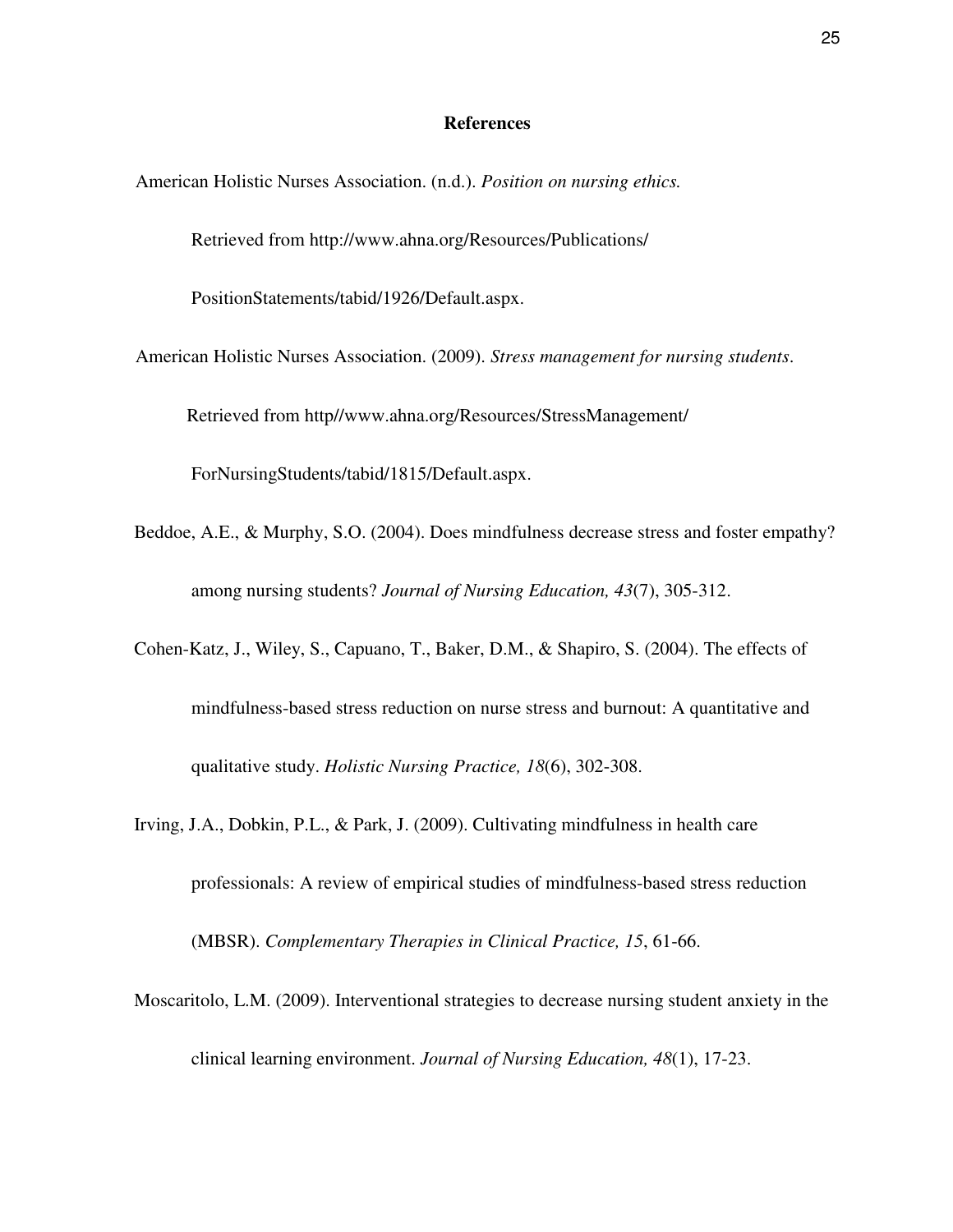- Kabat-Zinn, J. (1990). *Full catastrophe living: Using the wisdom of your body and mind to face stress, pain, and illness*. New York, NY: Bantam Dell.
- Kang, Y.S., Choi, S.Y., & Ryu E. (2009). The effectiveness of a stress coping program based on mindfulness meditation on the stress, anxiety, and depression experienced by nursing students in Korea. *Nurse Education Today, 29*, 538-543.
- Mackenzie, C.S., Poulin, P.A., & Seidman-Carlson, R. (2006). A brief mindfulness-based stress reduction intervention for nurses and nurse aids. *Applied Nursing Research, 19*, 105-109.

Newman, M.A., (1999)*. Health as expanding consciousness*. New York, NY: toExcel.

Newman, M.A. (2008). *Transforming presence: The difference that nursing makes*.

Philadelphia, PA: F.A. Davis.

Office for Social Justice. (2006). *Key principles of Catholic Social Teaching* [Brochure]. Retrieved from https:www.osjspm.org/major-themes.aspx.

O'Regan, P. (2005). Students under pressure. *World of Irish Nursing, 13*(9), 16-18.

Poulin, P.A., Mackenzie, C.S., Soloway, G., & Karayolas, E. (2008). Mindfulness training as an evidenced-based approach to reducing stress and promoting well-being among human service professionals. *International Journal of Health Promotion & Education,*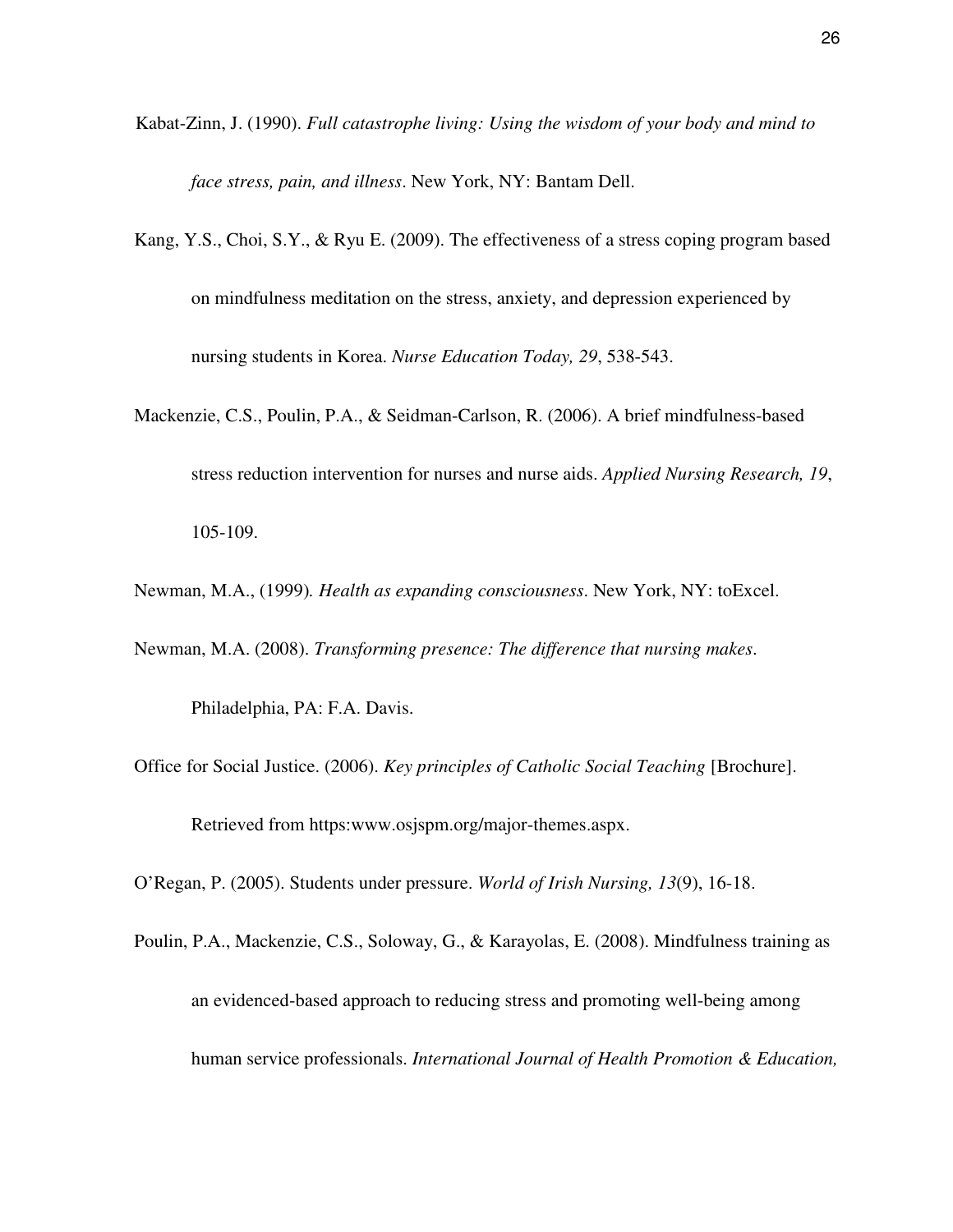- Rella, S., Winwood, P.C., & Lushington, K. (2008). When does nursing burnout begin? An investigation on the fatigue experience of Australian nursing students. *Journal of Nursing Management, 17*, 886-897.
- Shirey, M.R. (2007). An evidenced-based solution for minimizing stress and anger in nursing students. *Journal of Nursing Education, 46*(12), 568-571.
- Young, L.E., Bruce, A., Turner, L., & Linden, W. (2001). Evaluation of a mindfulness-based stress reduction intervention. *Canadian Nurse, 97(6)*, 23-26.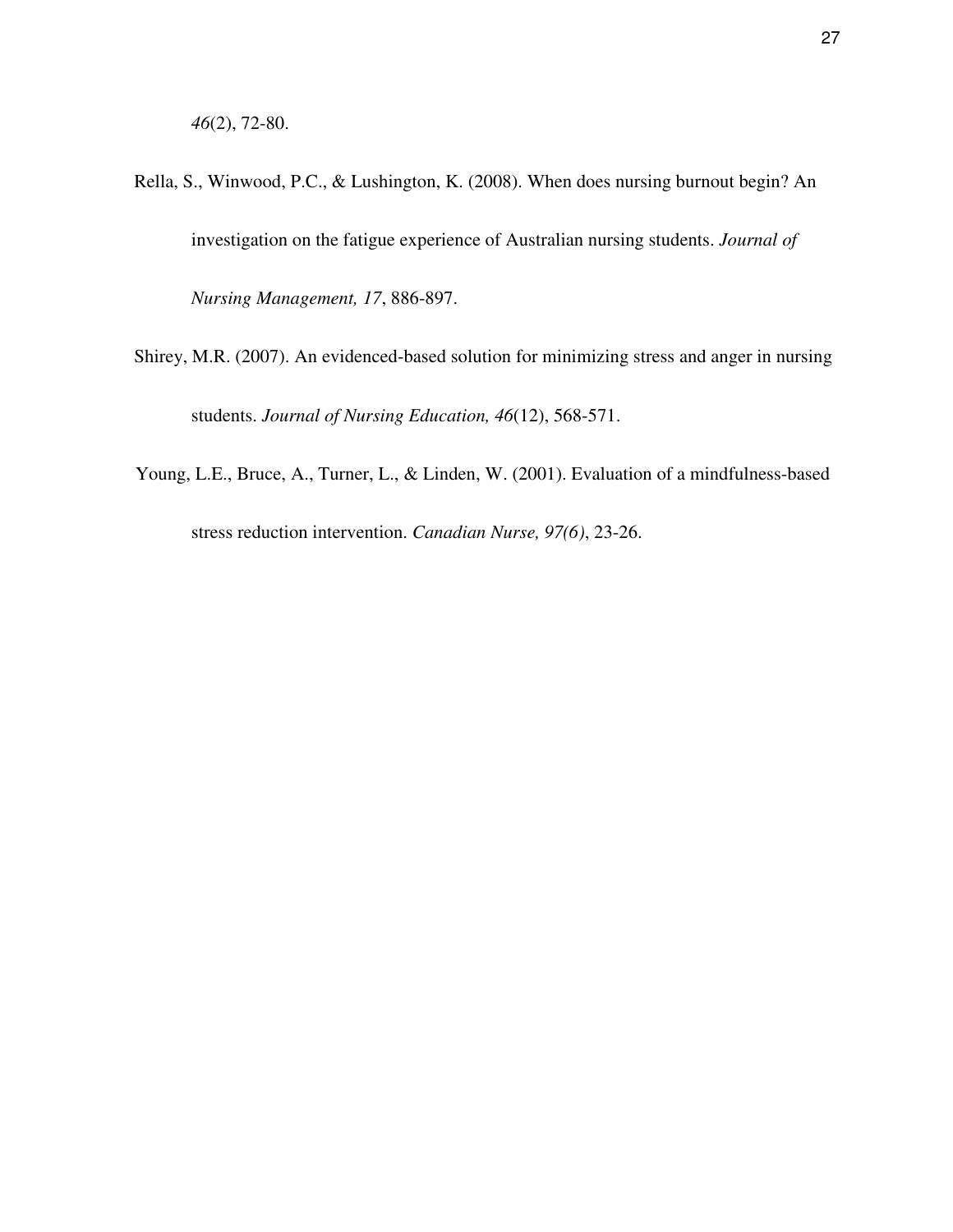## *Appendix A*

| Perceived Stress Scale by Cohen, Kamarck, & Mermelstein (1983) |  |  |
|----------------------------------------------------------------|--|--|
|                                                                |  |  |

 $0 =$  Never  $1 =$  Almost Never  $2 =$  Sometimes  $3 =$  Fairly Often  $4 =$  Very Often 1. In the last month, how often have you felt upset because of something that happened unexpectedly? 0 1 2 3 4 2. In the last month, how often have you felt that you were unable to control the important things in your life? 0 1 2 3 4 3. In the last month, how often have you felt nervous and "stressed?" 0 1 2 3 4 4. In the last month, how often have you felt confident about your ability to handle your personal problems? 0 1 2 3 4 5. In the last month, how often have you felt that things were going your way? 0 1 2 3 4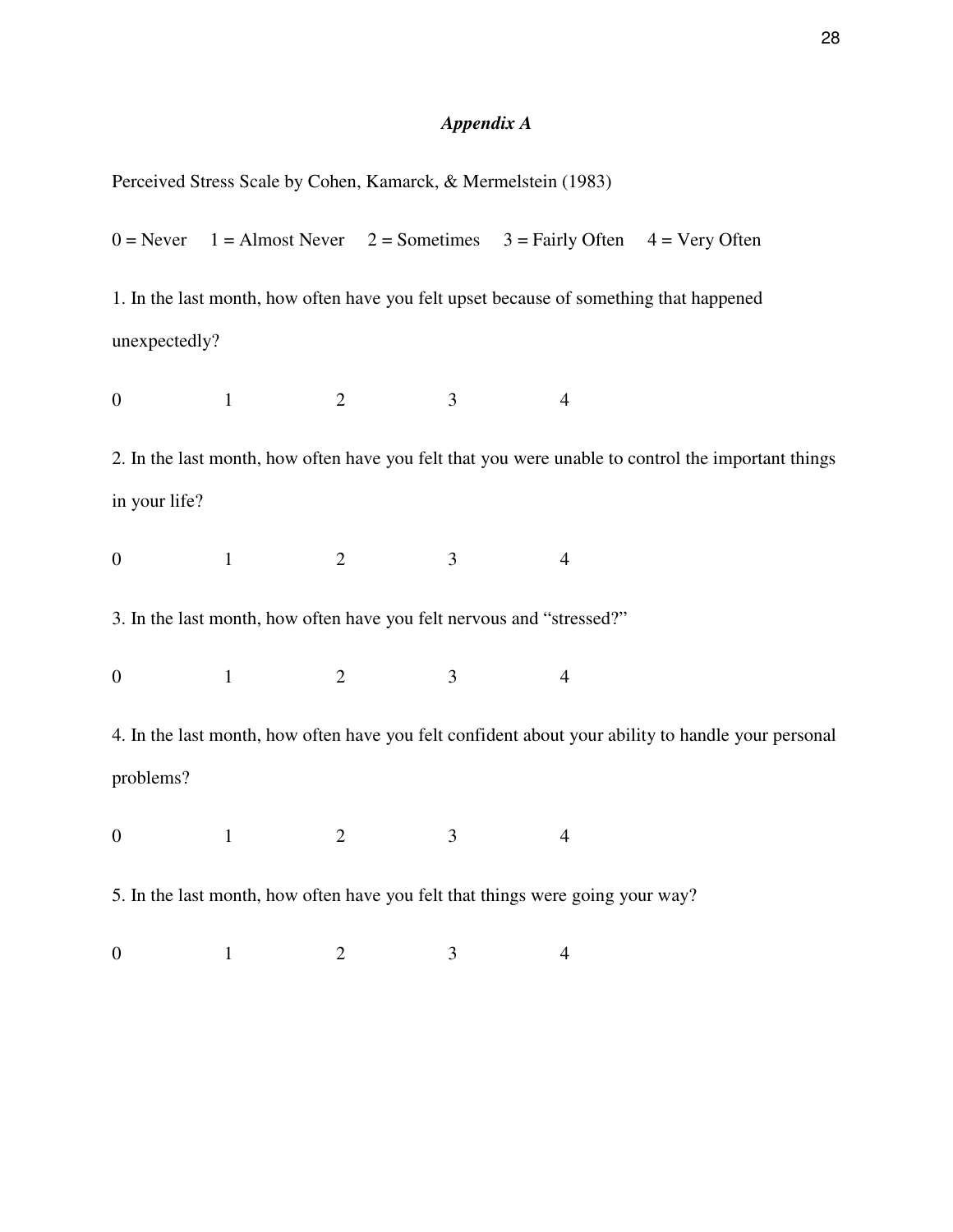6. In the last month, how often have you found that you could not cope with all the things you had to do?

| $\overline{0}$                                                                                    | $\mathbf{1}$ | $\overline{2}$ | 3              | $\overline{4}$ |  |  |  |
|---------------------------------------------------------------------------------------------------|--------------|----------------|----------------|----------------|--|--|--|
| 7. In the last month, how often have you been able to control irritations in your life?           |              |                |                |                |  |  |  |
| $\mathbf{0}$                                                                                      | $\mathbf{1}$ | $\overline{2}$ | 3              | 4              |  |  |  |
| 8. In the last month, how often have you felt you were on top of things?                          |              |                |                |                |  |  |  |
| $\overline{0}$                                                                                    | $\mathbf{1}$ | $\overline{2}$ | 3              | $\overline{4}$ |  |  |  |
| 9. In the last month, how often have you been angered because of things that were out of your     |              |                |                |                |  |  |  |
| control?                                                                                          |              |                |                |                |  |  |  |
| $\overline{0}$                                                                                    | $\mathbf{1}$ | $\overline{2}$ | $\overline{3}$ | $\overline{4}$ |  |  |  |
| 10. In the last month, how often have you felt difficulties were piling up so high that you could |              |                |                |                |  |  |  |
| not overcome them?                                                                                |              |                |                |                |  |  |  |
| $\theta$                                                                                          | $\mathbf{1}$ | $\overline{2}$ | 3              | $\overline{4}$ |  |  |  |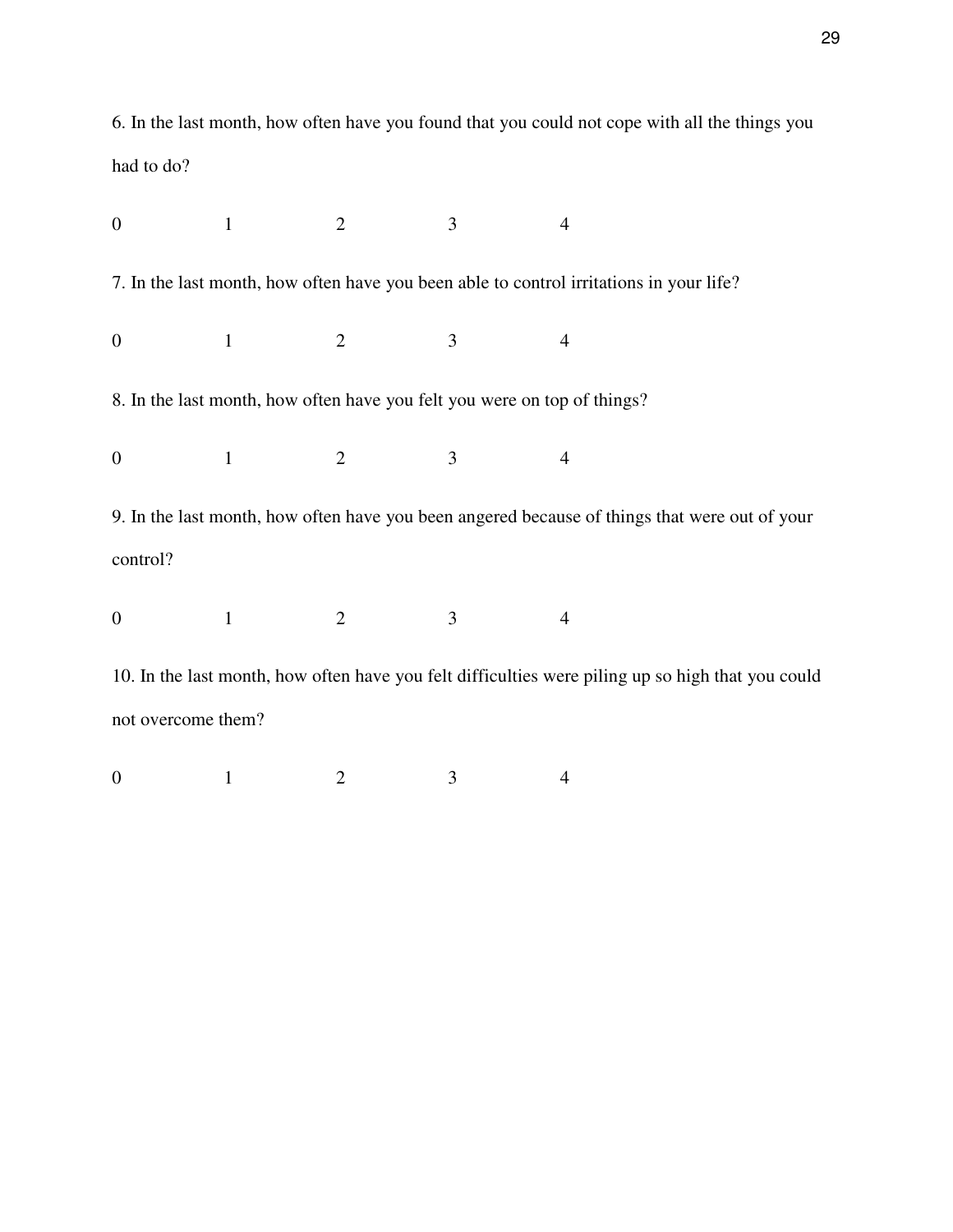### *Appendix B*

Mindfulness Attention Awareness Scale (MAAS) by K.W. Brown & R.M. Ryan (2003)

 $0 =$  Almost Always 1 = Very Frequently 2 = Somewhat Frequently 3 = Somewhat Infrequently  $4 = \text{Very Frequently } 5 = \text{Almost Never}$ 

1. I could be experiencing some emotion and not be conscious of it until sometime later.

0 1 2 3 4 5

2. I break or spill things because of carelessness, not paying attention, or thinking of something else.

0 1 2 3 4 5

3. I find it difficult to stay focused on what's happening in the present.

0 1 2 3 4 5

4. I tend to walk quickly to get where I am going without paying attention to what I experience along the way.

0 1 2 3 4 5

5. I tend not to notice feelings of physical tension or discomfort until they really grab my attention.

0 1 2 3 4 5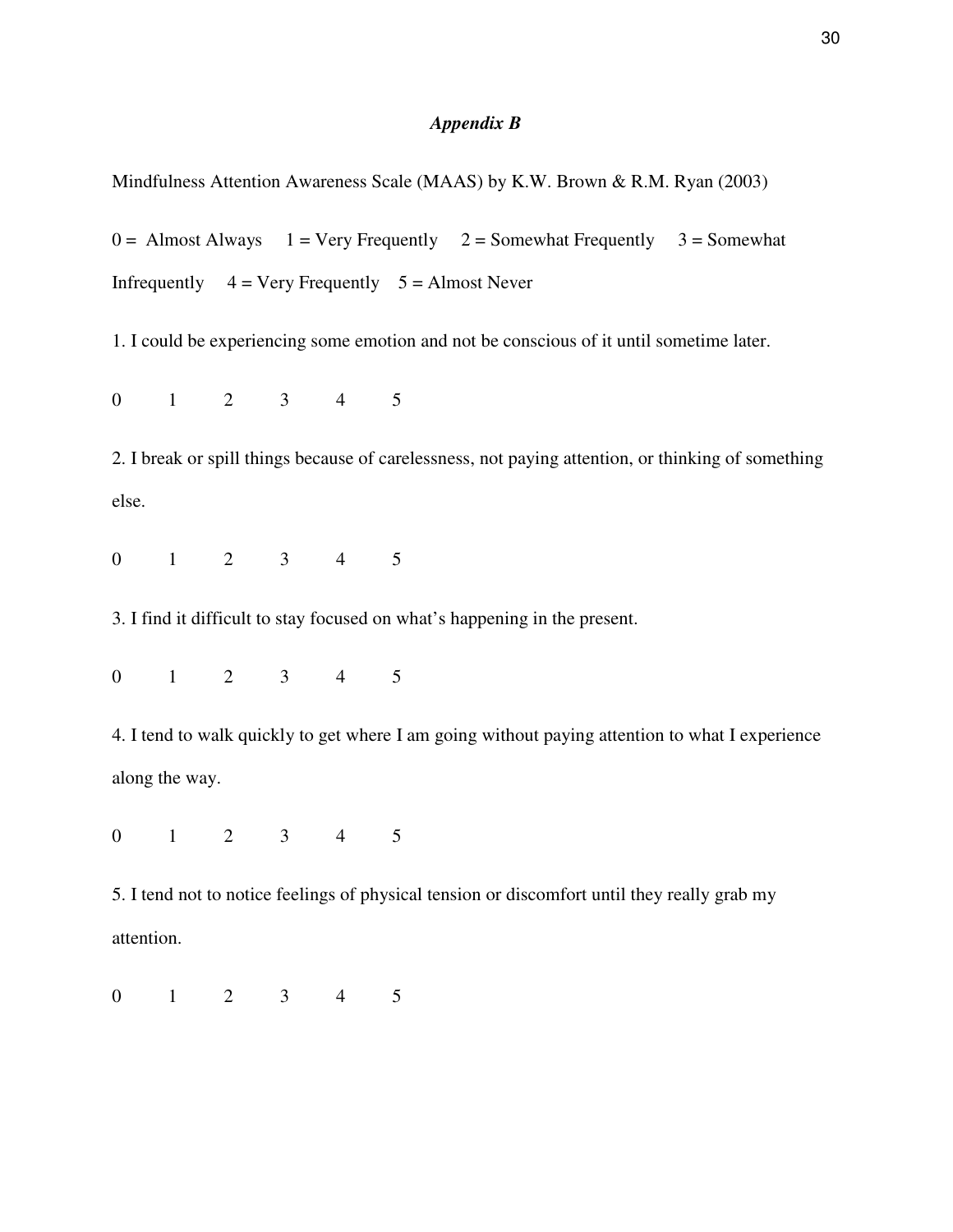6. I forget a person's name almost as soon as I've been told it for the first time.

0 1 2 3 4 5

7. It seems I am "running on automatic," without much awareness of what I'm doing.

0 1 2 3 4 5

8. I rush through activities without being really attentive to them.

0 1 2 3 4 5

9. I get so focused on the goal I want to achieve that I lose touch with what I'm doing right now to get there.

0 1 2 3 4 5

10. I do jobs or tasks automatically, without being aware of what I'm doing.

0 1 2 3 4 5

11. I find myself listening to someone with one ear, doing something else at the same time.

0 1 2 3 4 5

12. I drive places on "automatic pilot" and then wonder why I went there.

0 1 2 3 4 5

13. I find myself preoccupied with the future or past.

0 1 2 3 4 5